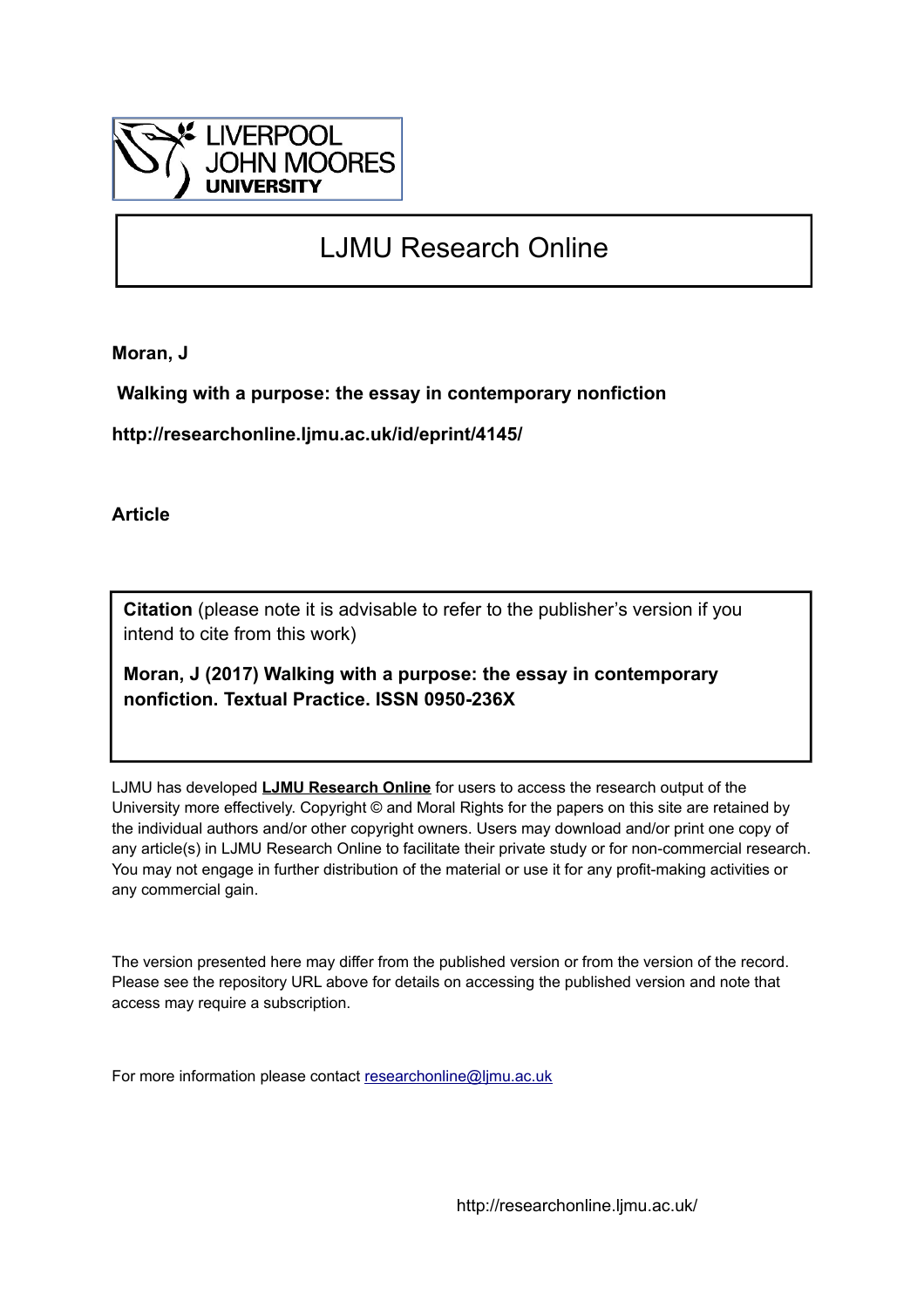# **Title page Walking with a purpose: the essay in contemporary nonfiction (10657 words) Joe Moran (Liverpool John Moores University)**

**Abstract** Taking John D'Agata's and David Shields's notion of the 'lyric essay' as a starting point, this article discusses Anglophone nonfiction infused by what Claire de Obaldia calls 'the essayistic spirit'. This kind of writing – by authors such as Annie Dillard, Maggie Nelson, Rebecca Solnit, Eula Biss, Edmund de Waal and Philip Hoare - is generically hybrid, associative, poetically inflected, and rooted in both the concreteness of the world and in metaphysical and ontological questioning. It is fragmentary in form, drawing freely on other sources in a way familiar from contemporary art, music sampling and the internet. But it often has a critical relationship to the material it appropriates, reworking the memes and bromides of contemporary media culture and looking askance at the dispersed attention and instant, pseudo-knowledge of the online age. In contrast with the polarised certainties of postinternet public discourse, it is intrinsically unfanatical. It includes elements of refracted, incomplete autobiography in a way that offers an elliptical corrective to our age of oversharing and emotional unrestraint. In an electronically mediated culture, it is drawn to the non-virtual and sensual, demanding a sustained engagement with its own unique attempt to make sense of the real.

Contact details of corresponding author: Professor Joe Moran School of Humanities and Social Science Liverpool John Moores University John Foster Building 98 Mount Pleasant Liverpool L3 5UZ Email: [J.Moran@ljmu.ac.uk](mailto:J.Moran@ljmu.ac.uk) Tel: 0151 231 5120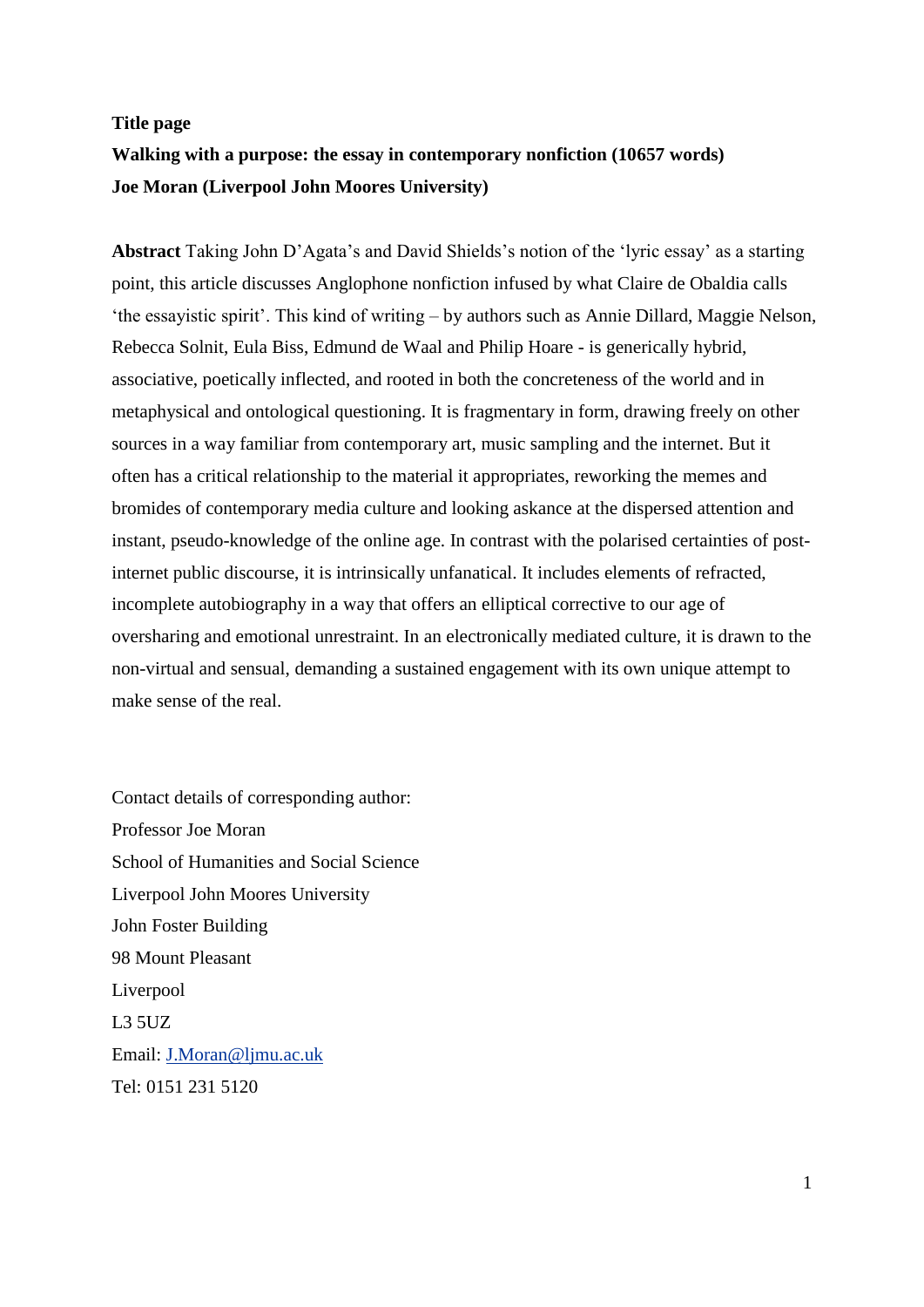#### **Walking with a purpose: the essay in contemporary nonfiction**

In 1966 the German-British poet Michael Hamburger declared that the essay, having flourished for three centuries, was now a 'dead genre', extinguished by the various totalitarian systems of his own century, which had 'turned walking without a purpose into a crime'. Essay writing, he argued, presumed the existence of 'a society that not only tolerates individualism but enjoys it – a society leisured and cultivated enough to do without information'. But Hamburger took heart from the way the essayistic impulse could still be intermittently glimpsed in novels, stories and poems. 'The spirit of essay-writing walks on irresistibly, even over the corpse of the essay … and no one knows where it will turn up,' he wrote. 'Perhaps in the essay, once again?'<sup>1</sup>

In their introduction to a 1997 issue of the *Seneca Review*, Deborah Tall and John D'Agata named and defined a new literary genre, the 'lyric essay', which seemed to respond belatedly to Hamburger's call. This form of contemporary nonfiction, they wrote, borrowed from the poem 'in its density and shapeliness, its distillation of ideas and musicality of language' and from the essay 'in its weight, in its overt desire to engage with facts, melding its allegiance to the actual with its passion for imaginative form'. <sup>2</sup> Elaborating on this definition in 2003, D'Agata argued that 'lyric essay' was a deliberate oxymoron. In its pursuit of answers without any expectation of finding them, this form of writing stood for 'a kind of logic that wants to sing; an argument that has no chance of proving anything'.<sup>3</sup> His use of the term arose out of an impatience with existing attempts to rename that perennial poor relation and non-genre, nonfiction. In his introduction to a 2014 anthology, *We Might As Well Call It The Lyric Essay*, D'Agata lamented how desperate the term 'creative nonfiction' sounded, but conceded that 'lyric essay' was 'no less an example of lipstick on a pig'. 4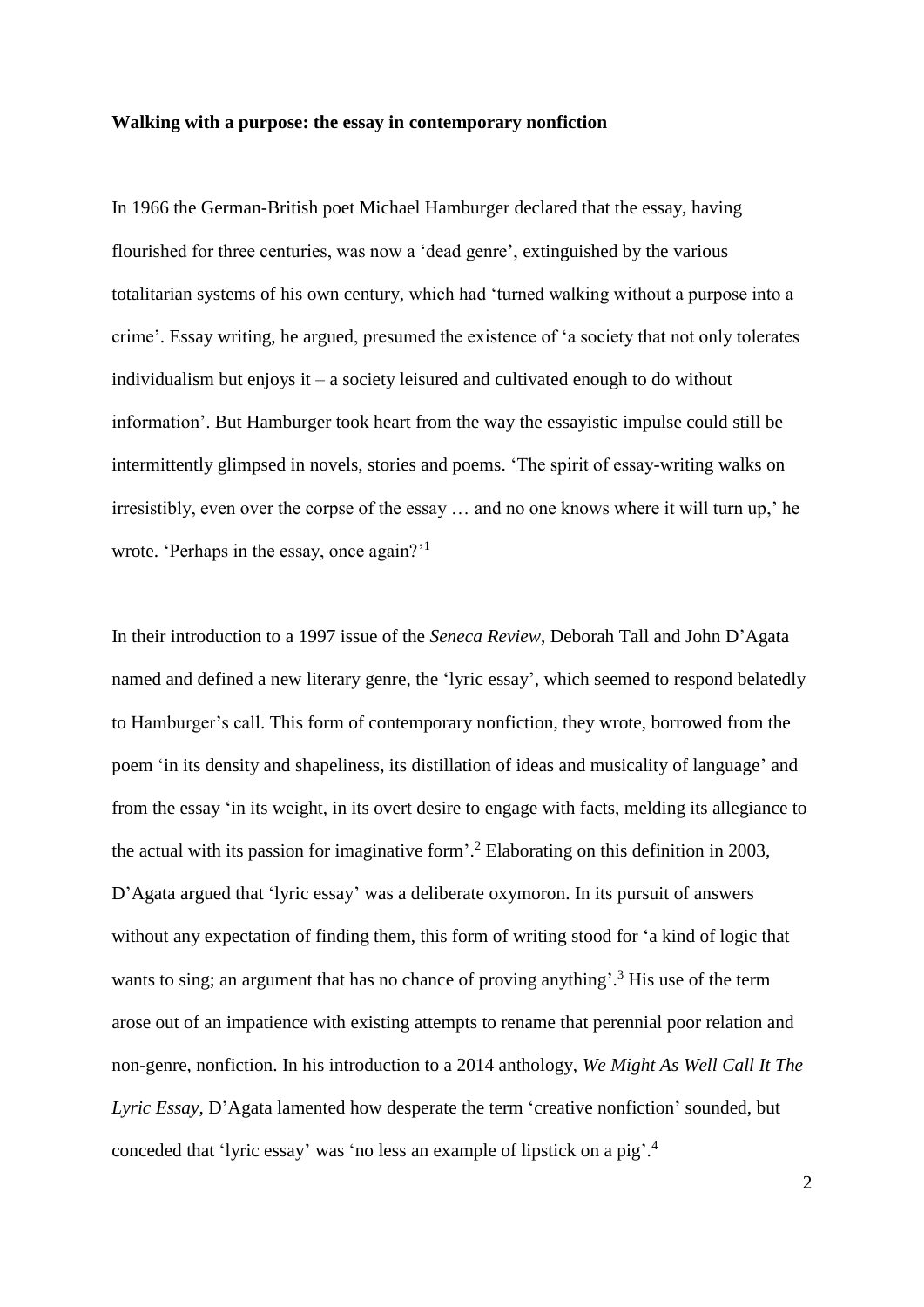In his 2010 book *Reality Hunger: A Manifesto*, David Shields gave the term a wider circulation while also raising the stakes. The lyric essay, he wrote, was a form suited to the fluidity and miscellaneousness of contemporary life, unlike most modern novels, which carried on deploying an 'elaborate, overbuilt stage set' of narrative conventions which could no longer sate our hunger for reality. For Shields, the most vital new writing dispensed with this obsolete fictional apparatus to explore the more urgent drama of 'an active human consciousness trying to figure out how he or she has solved or not solved being alive'. 5 *Reality Hunger*'s thesis was neatly incarnated in its form: 618 numbered sections, ranging in length from short sentences to long paragraphs and all riffing on the nature of contemporary reality and its representation.

The polemical crux of Shields's manifesto, probably exaggerated for rhetorical effect, unravels under closer scrutiny. From Tolstoy's dalliance with Schopenhauer in the essay-like epilogue to *War and Peace* to the micro-realism of Karl Ove Knausgaard, novelists have perennially expressed impatience with the unwieldy and evasive mechanics of fiction. Claire de Obaldia argues that the essay has long been a paradigm of 'literature *in potentia*', a 'fourth literary genre' which has inveigled its way into the main modes of poetry, drama and, especially, fiction - in the work of Proust, Woolf, Mann, Musil, Borges, Kundera and others.<sup>6</sup> The novel is clearly a more capacious and promiscuous form than Shields allows for. There is scant evidence, either, that we are now more impatient for the double-espresso shots of reality that he craves as a 'wisdom junkie'.<sup>7</sup> Fat, narrative-driven novels, by Donna Tartt, Hilary Mantel, Jonathan Franzen, Eleanor Catton, Hanya Yanagihara and others, continue to be read in volume – rather more, in fact, than works that call themselves 'lyric essays'. And the mainstream nonfiction of blockbuster biographies, misery memoirs, pop philosophy and self-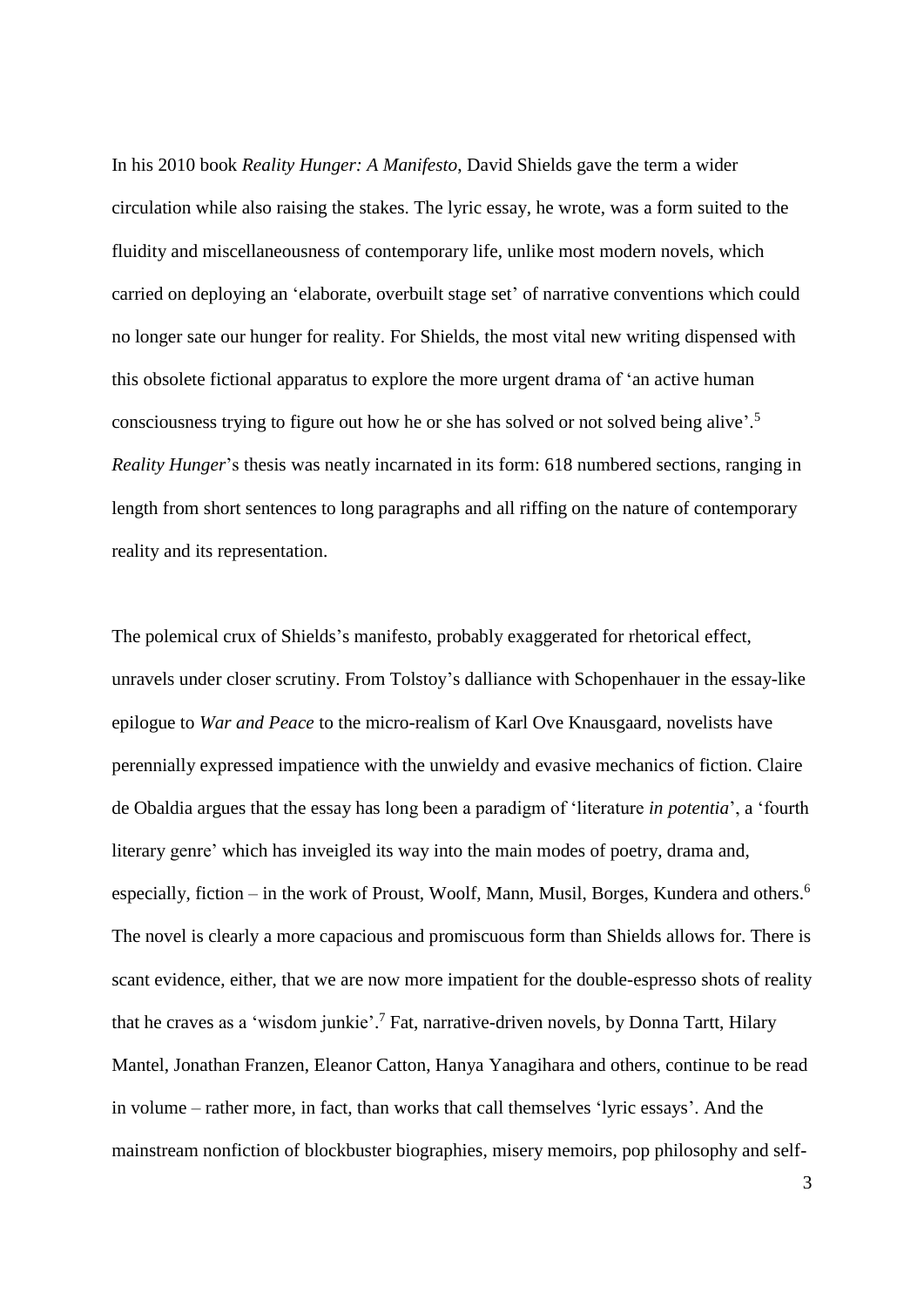help, which escapes censure in Shields's book, is just as in thrall to sequential narrative and realist conventions.

And yet Shields and D'Agata are not alone in thinking that much of the most interesting Anglophone nonfiction today has caught what de Obaldia calls 'the essayistic spirit'. For Sven Birkerts the essay has been granted 'a second life in our complex hyper-driven culture', for it 'offers a means of responding to the variegated and fragmented character of contemporary life'. <sup>8</sup> Brian Dillon, while dismissing the term 'lyric essay' as 'mushysounding', suggests that, in its multiform and motley quality, 'the centuries-old form of the essay may well be the genre of the future'.<sup>9</sup> Sarah Menkedick writes that the lyric essay 'replicates the pre-eminent way of experiencing the world in the digital age … We live by the fragment: the blurb, the blog, the text, the tweet, the status update, the email, the threesentence paragraph.'<sup>10</sup> The poet and critic Ian Patterson wonders if the *dériviste*, essayistic style of much contemporary nonfiction, with its 'associative thinking and oblique connections  $\ldots$  reflects habits of thought of which hyperlinking and googling are part<sup>'.11</sup>

The diverse nonfiction writing I want to examine below is united by this essayistic impulse. It is generically hybrid, discursive, poetically inflected, rooted in both the concreteness of the world and in metaphysical and ontological inquiry. It mixes autobiographical reflection with a peripatetic scholarship that ranges widely through cultural and natural history, science, folklore, philosophy, theology, literary and cultural criticism, human geography and other fields. What is it about contemporary reality that inspires these polymorphic, genre-blending, ambulatory forms of writing? Why has the essay been exhumed from the grave to which Hamburger consigned it too hastily?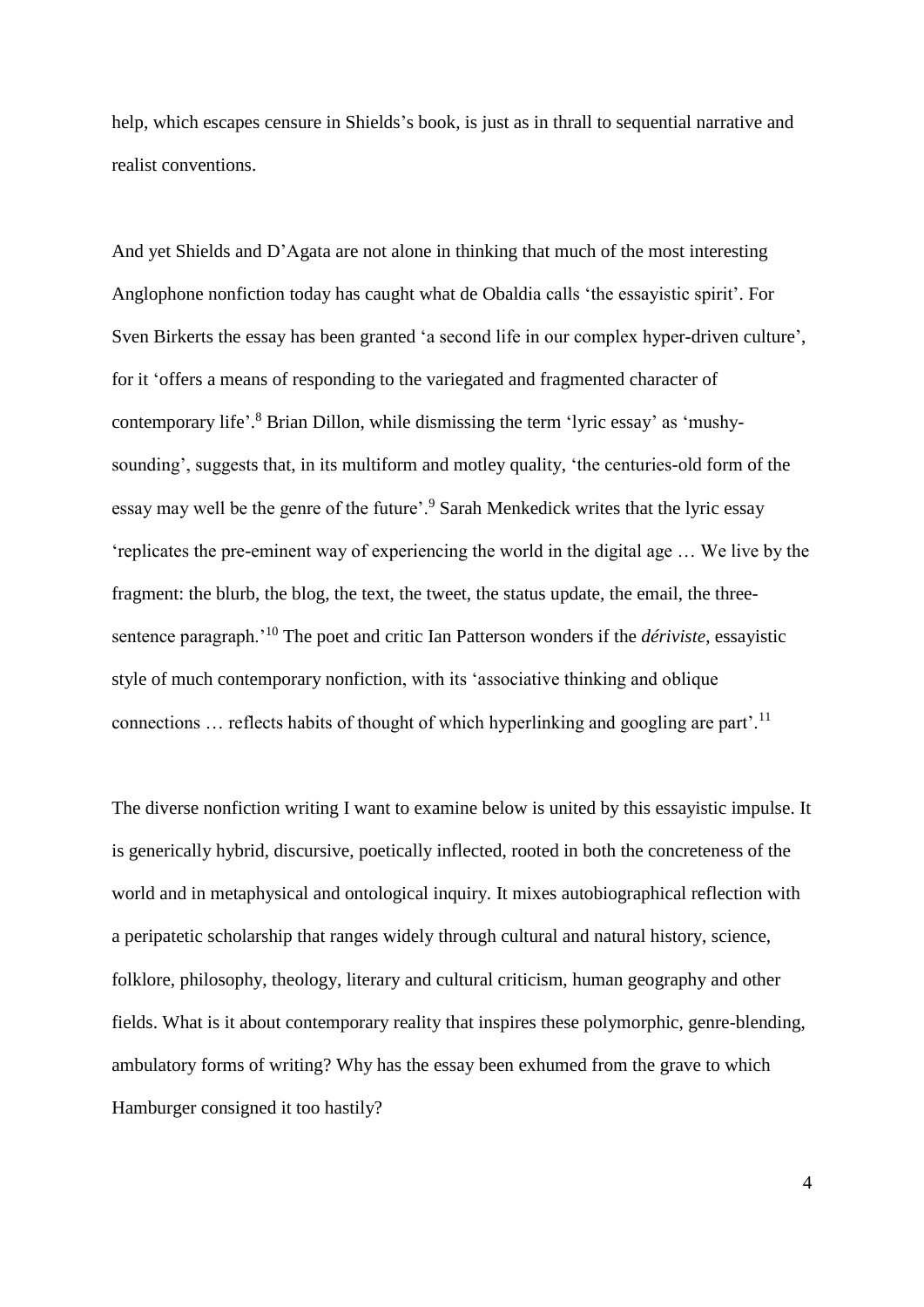# **Thinking in fragments**

Theodor Adorno wrote of the essay that it 'thinks in fragments just as reality is fragmented, and gains unity by moving through fissures, rather than smoothing them over'.<sup>12</sup> A feature of the new essayistic nonfiction is that it renders this fragmentariness peculiarly conspicuous, by arranging itself, in Carl Klaus's terms, in 'segmented' or 'quilted' form. Its key structuring device is not the chapter or paragraph but the section break, marked by line spaces and, often, asterisks or other visual markers.<sup>13</sup> The segmented essay dispenses with chronology and other obvious narrative development and relies instead on evocative juxtaposition, forcing the reader to make little intellectual and emotional leaps across the white space of the page. Its section breaks create a more pregnant pause than a new paragraph but less disruption than a new chapter, allowing for shifts of register within a broadly continuous whole. These breaks let the text move quickly across different discursive realms – between the personal and impersonal, the concrete and the abstract, the anecdotal and the analytical – unimpeded by the need for connective padding.

The lyric essays of the kind that D'Agata has written himself, and those by others such as Anne Carson, Jenny Boully and Wayne Koestenbaum included in his collection, *The Next*  American Essay (2003), often feel closer to experimental poetry than prose.<sup>14</sup> Sometimes the material is given a superficial shape by being arranged in numbered sections which, as Shields puts it, 'gesture toward rationality of order' while 'the material empties out any such promise'.<sup>15</sup> Boully's 'The Body' (2002), for example, is made up only of footnotes.<sup>16</sup> Eula Biss's *The Balloonists* (2002) splices together facts about her parents' marriage and divorce with italicised sections about flight data recorders, including the things that pilots say when their planes go down, from love declarations to lullabies.<sup>17</sup> Koestenbaum's *Humiliation* (2011)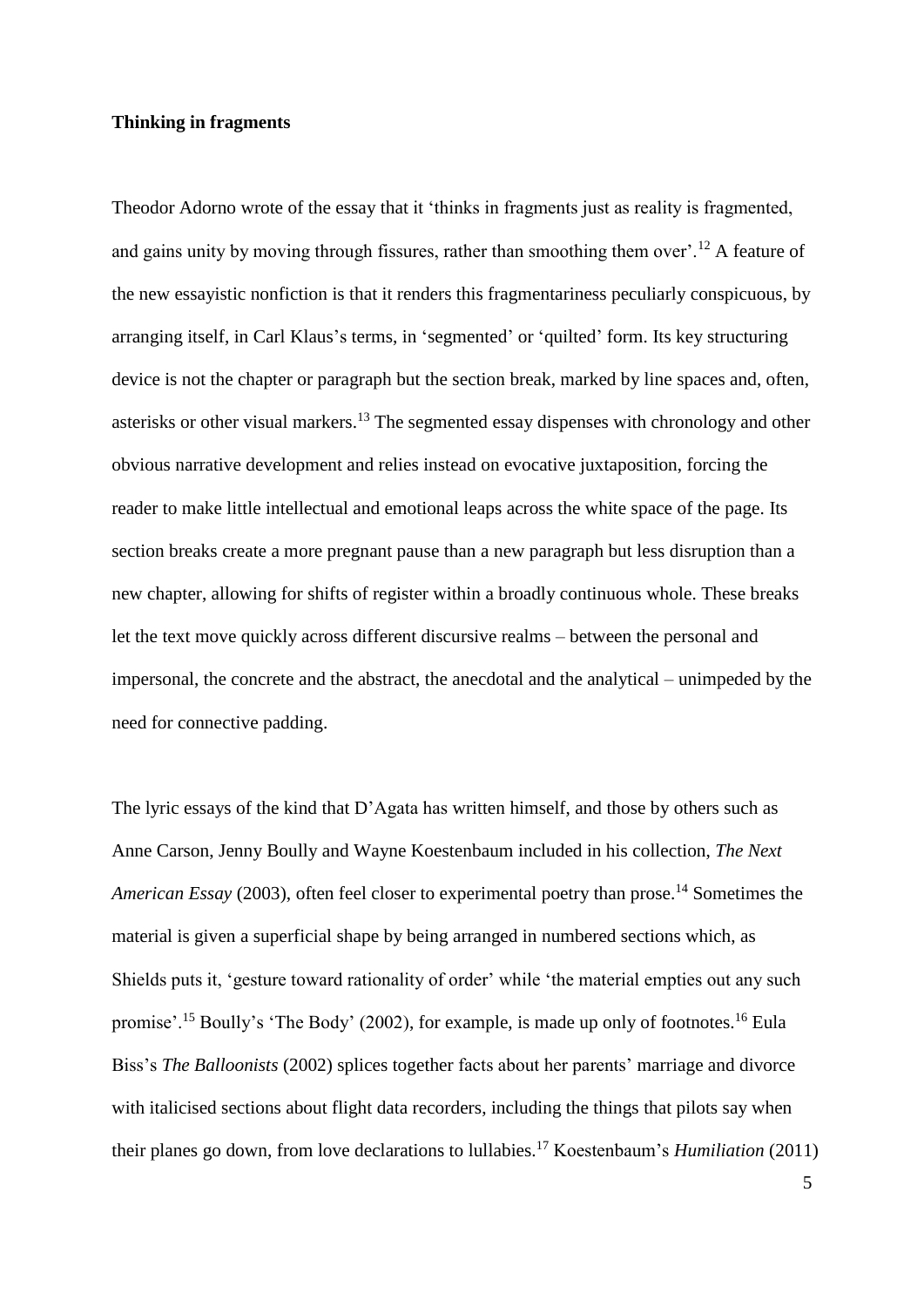is divided into numbered 'fugues', each offering a vignette on the book's theme, from the internet as 'the highway of humiliation' to humiliation as 'the feared and inevitable outcome of most writing'.<sup>18</sup>

D'Agata's other Graywolf Press anthologies, *The Lost Origins of the Essay* (2009) and *The Making of the American Essay* (2016), place the contemporary lyric essay in the context of a global corpus of non-linear, non-generic writing, much of it composed at the level of the sentence or the fragment, stretching across five millennia. D'Agata's curation of such writing encompasses the lists of Ziusudra of Sumer, the aphorisms of Heraclitus, Sei Shōnagon's *Pillow Book* and the work of twentieth-century acategorical writers such as Julio Cortázar, Donald Barthelme, Kamau Brathwaite and Marguerite Duras.<sup>19</sup> A more direct lineage that D'Agata does not trace could be found in the tradition of the literary fragment that emerged with the early Romantic movement in Jena at the end of the eighteenth century. Writers such as Friedrich and August Schlegel, Friedrich Schleiermacher and Novalis were trying to fuse poetry and philosophical thought as a way of making sense of the creative disorder of modernity. The fragment, wrote Friedrich Schlegel in 1798, is 'entirely separate from the surrounding world, like a miniature artwork, and complete in itself like a hedgehog'.<sup>20</sup> As the fragment became a staple of twentieth-century modernist writing, it sought to convey the lack of a sense of coherence and causality in modern life, its feeling of being lived as a series of fleeting, inchoate moments. $^{21}$ 

Phillip Lopate has criticised the type of avant-garde lyric essay that D'Agata has championed, with its roots in the modernist fragment, for its drift into 'opacity, incoherence, preciosity', its 'refusal to let thought accrue to some purpose'.<sup>22</sup> David Lazar also worries that in the lyric essay 'ideas and opacity, difficulty and impenetrability, seem to be lines that get routinely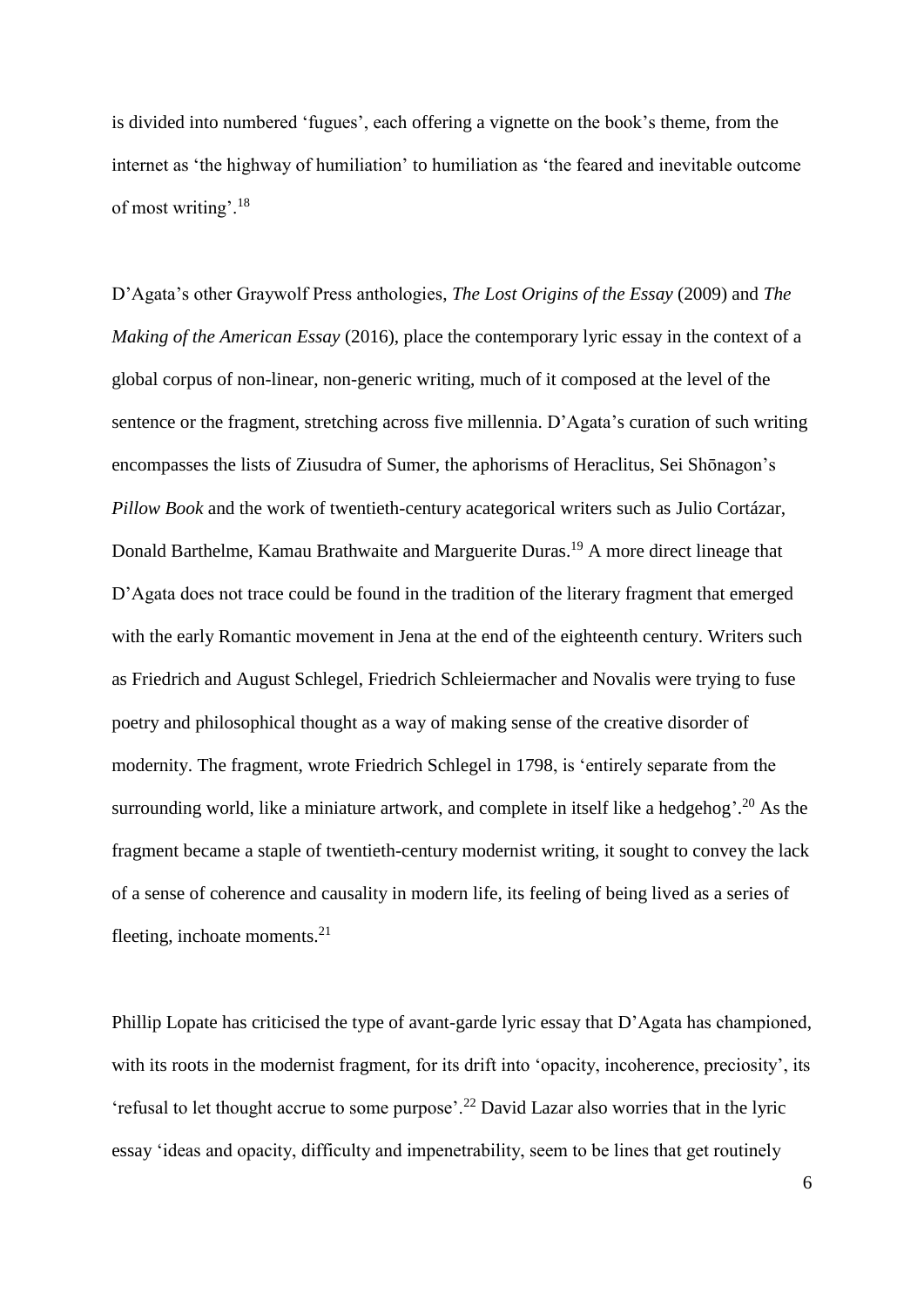crossed'.<sup>23</sup> It is true that over any extended length it can feel as if some of these pieces, with their dramatic jump cuts and tonal shifts, are shirking the necessary work of arrangement and development. But the nonfiction I want to examine below is not as fragmented, and walks a finer line between opacity and coherence. In these works, the sentence and paragraph are still the main units and the line breaks remain crucial. But the segments are longer and the section breaks thus further apart, and the effect is not as radically disjunctive.

Charles Rosen has suggested that the Schlegelian idea of the romantic fragment was refined in the idea of the song cycle, which 'most clearly embodies the Romantic conception of experience as a gradual unfolding and illumination of reality in the place of Classical insistence on an initial clarity'.<sup>24</sup> For Roland Barthes, too, the literary fragment is 'like the musical idea of a song cycle … each piece is self-sufficient, and yet it is never anything but the interstice of its neighbors'.<sup>25</sup> Much essayistic contemporary nonfiction is like this: a song cycle rather than a series of Schlegelian hedgehogs. Even its most seemingly standalone fragments are rarely cul-de-sacs, but give at least the gist of a gradually focusing theme or evolving argument. It retains a loose narrative spine, in the form of a knowledge quest, a convoluted journey or a partial memoir. The interspacing between the segments delays, but does not preclude, the delivery of meaning and significance. It allows the prose to change course and then circle round to examine the same problem in a different light a few pages later. This kind of writing wants to convey the amorphous, attention-dispersing qualities of contemporary life, but within an overall sense of pattern, unity and momentum.

A key figure here is Annie Dillard, who has been producing work like this since the early 1970s. Her writing strives to be, to use a phrase she borrows from Thoreau to describe her first book, *Pilgrim at Tinker Creek* (1974), a 'meteorological journal of the mind'.<sup>26</sup> In her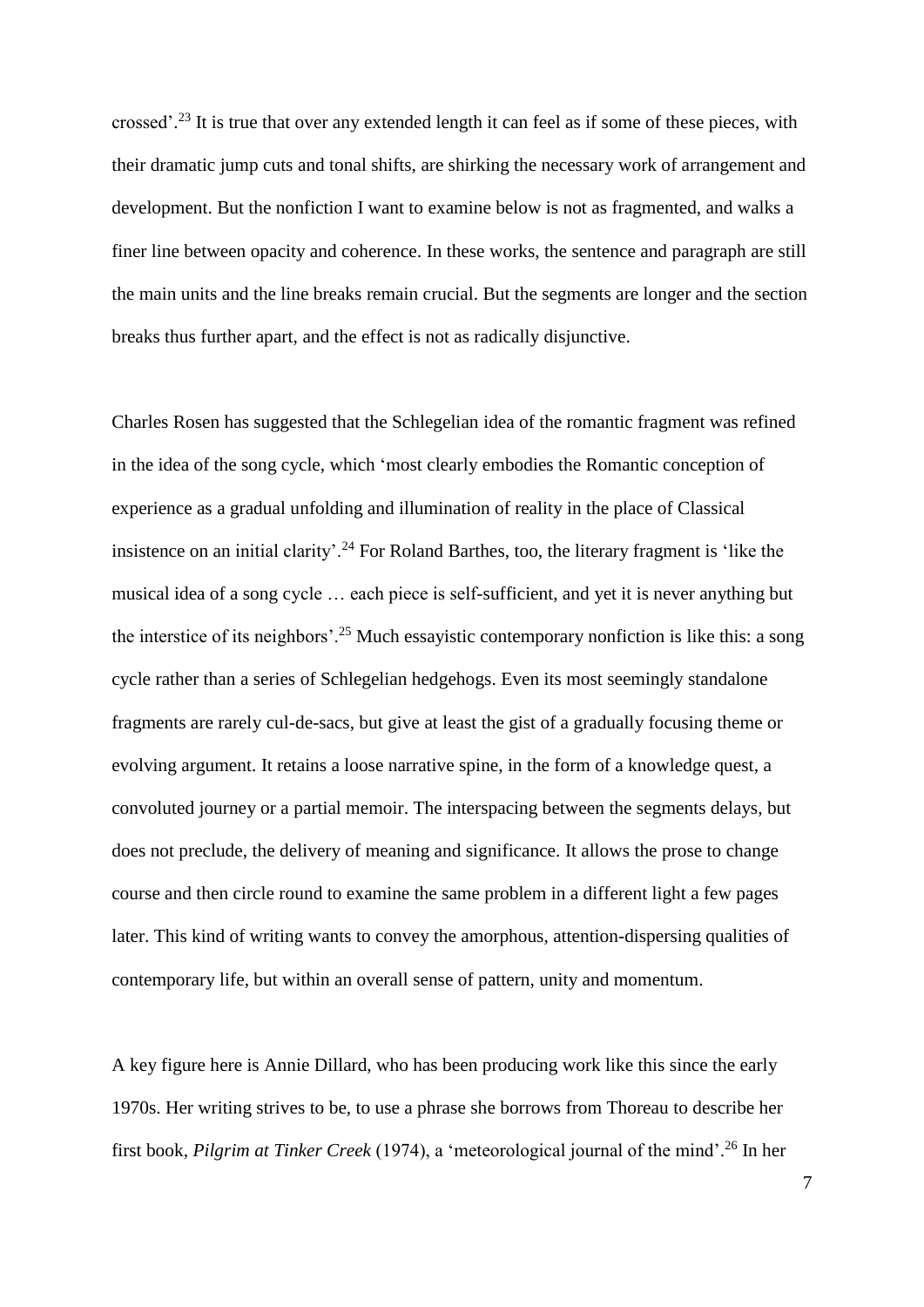meditation on the human condition, *For the Time Being* (1999), she relies on the abrupt transition or verbal shimmy, often achieved through an unexpected question ('Why do we concern ourselves over which side of the membrane of soil our feet poke?') or a sentence swerving off into surprising places: 'We are one of those animals, the ones whose neocortexes swelled, who just happen to write encyclopedias and fly to the moon.'<sup>27</sup> Dillard does not use the term 'lyric essay', but she has suggested that, historically and throughout the world, lyric poetry has been 'less fanciful' than fiction, being often 'a collation of interpreted facts' that functions 'quite directly as human interpretation of the raw, loose universe'.<sup>28</sup> Shields argues similarly that the poem and the essay have in common this attempt to pursue and solve existential problems, to bring together an encounter with the real world with an exploration of its meaning.<sup>29</sup>

Dillard's prose is more designed and thought-out than its discontinuous form suggests. In *Living By Fiction* (1982), an apologia for the kind of segmented narrative she writes, she argues that the work of art may 'pretend to any degree of spontaneity, randomality, or whimsy' but the whole must seem 'calculated and unified'. <sup>30</sup> In *For the Time Being*, she forms her meditation around recurring but porous subheadings such as 'Birth', 'Sand', 'Clouds' and 'Now'. Different thematic strands – the French palaeontologist Pierre Teilhard de Chardin's explorations in the Gobi desert; the natural history of sand, wave foam and clouds and human attempts to classify them; the arbitrary cruelty of human birth defects; the deaths of nameless millions in floods, earthquakes and genocides – seem at first to be unassimilated. But as the book proceeds they all feed into a classic Dillardian problem: how little an individual life counts for in the context of billions of other lives and the sheer scale and age of the universe.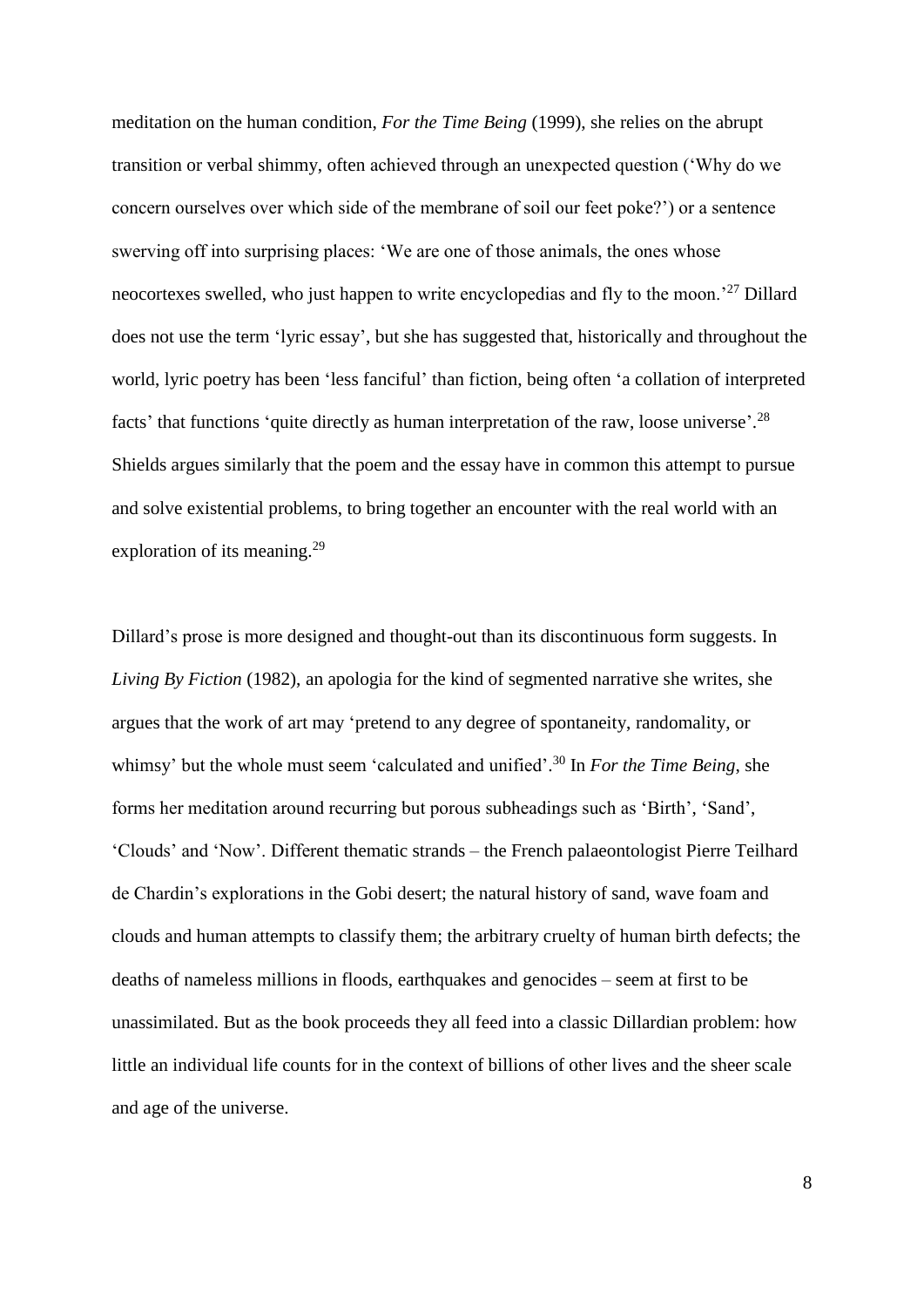A swath of current nonfiction authors – Geoff Dyer, Kathleen Jamie, Jonathan Lethem and Robert Macfarlane among many others – has claimed Dillard's daring juxtapositions and concentrated lyricism as a model. When Dillard taught Maggie Nelson creative writing at Wesleyan University in the early 1990s, she crucially advised her to 'write a lot of short things and put them together'. <sup>31</sup> Nelson took the title of her poetry collection *Something Bright, Then Holes* (2007) from a line in *Pilgrim at Tinker Creek*, and dedicated her book *The Art of Cruelty* (2011) to Dillard. Nelson's work reads at first as still more shapeless than her mentor's, her gaps of white space arriving virtually every paragraph, with some of the paragraphs as short as a sentence. She has, though, inherited Dillard's habit of giving special weight to sentences placed at the beginning of these short sections ('Suppose I were to begin by saying that I had fallen in love with a colour … And so I fell in love with a colour … Well, and what of it?') and the end of them, where they are often placed in italics ('*I will try to explain this ... This ought to arouse our suspicions.*<sup>33</sup> These soft beginnings and endings give the prose an impetus and rhythm, offsetting the interruption of the section break.

Nelson's *Bluets* (2009) is a seemingly formless reverie, in 240 numbered sections, of different ideas of blue – as pertaining to sex, as the blue-black of depression, and as a colour which intrudes poetically into mundane life, from a blue poison strip for termites she spies on the floor to 'the bright blue tarps flapping over every shanty and fish stand in the world'.<sup>33</sup> But Nelson's authorial tone creates a sense of unity. The thoughts that make up the book, she writes, have been 'shuffled around countless times' and 'made to appear, at long last, running forward as one river'. It transpires that the book, much of which is addressed to a yearned-for second person, is all about heartbreak and longing, and that the love of blue is a substitute for human connection. It ends with an address to this ex-lover: 'I would rather have had you by my side than all the blue in the world.'<sup>34</sup>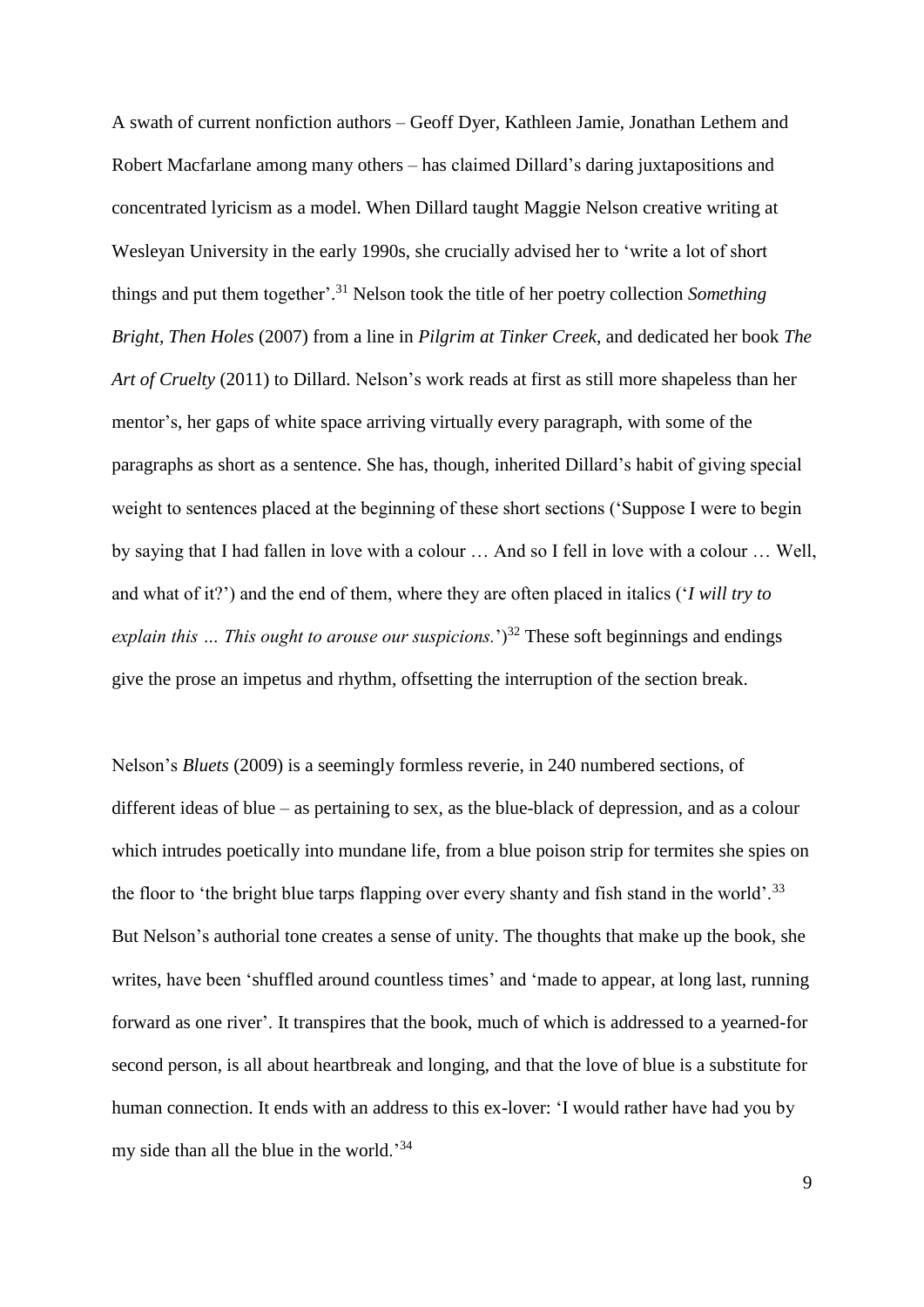In *The Argonauts* (2015) Nelson criticises fiction, in Shieldsian vein, for 'purport[ing] to provide occasions for thinking through complex issues' when in fact it has 'stuffed a narrative full of false choices and hooked you on them'. Here she tells the story of her relationship with her genderfluid partner Harry Dodge using gaps and elisions, conveying the oddness of its motion, as in the section that begins 'And then, just like that, I was folding your son's laundry.' <sup>35</sup> The book loops back and forth in time but within an advancing narrative in which Nelson and Dodge get married, Nelson becomes pregnant with donor sperm and she gives birth to her son, Iggy, although only in the final pages do we learn how Rebecca Priscilla Bard became Harry Dodge. The book's title comes from a fragment in *Roland Barthes by Roland Barthes* which claims that the phrase 'I love you' has to be continually restated, just as all the planks that made up the Argo were replaced over time so it was an entirely different ship under the same name. <sup>36</sup> *The Argonauts* turns out to be subtly shaped by Nelson's efforts to explore the allure and compromises of a 'normal' life (marriage, children) while working through her own conflicted feelings of love and desire.

# **The literary mosaic**

An essay is typically some sort of conversation between the author and other people's writing and thinking. The lyric essay makes this conversation integral to its form. In *The Argonauts* Nelson quotes many writers and theorists – D.W. Winnicott, Leo Bersani, Judith Butler, Jacques Lacan – but, instead of referencing them formally, she simply inserts their surnames in the margin next to the quote. In this manoeuvre, borrowed from Barthes, the reader's gaze flits between body text and marginalia more readily than with a footnote. It hints at a more animated connection between Nelson's ideas and those of others than formal citation permits.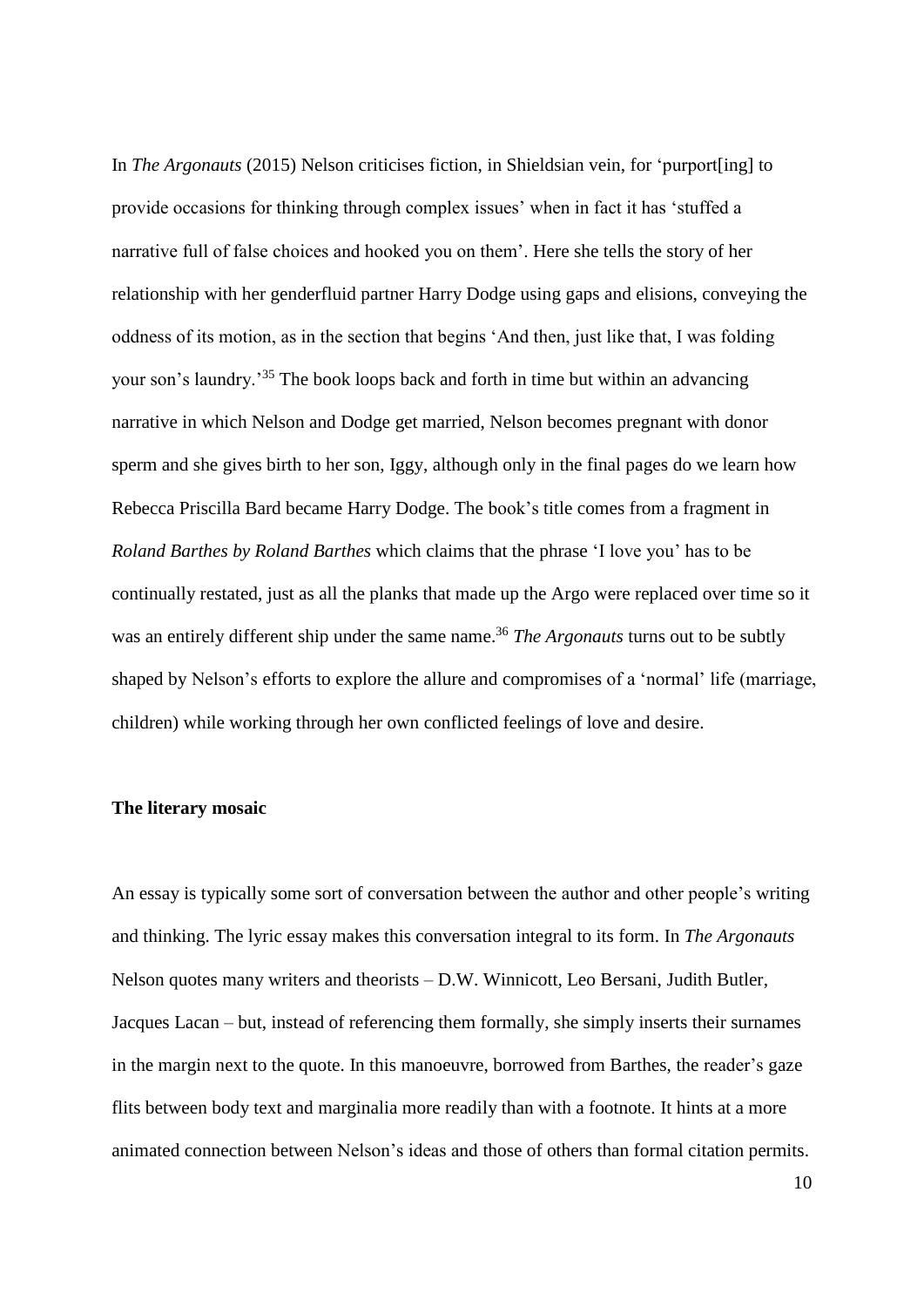Her decision to italicise the quotations, rather than to enclose them in quote marks, suggests a similarly intimate engagement. Nelson has said in interviews that 'there's an art to attribution, it's not all scrupulous drudgery'.<sup>37</sup> She is looking, she says, for 'a thoroughly digested way of thinking with other people' and sees citation as 'a form of family-making'.<sup>38</sup>

Shields's *Reality Hunger* extends this essayistic sense of an organic relationship with its sources into more combative territory. Many of the book's sentences are taken verbatim from other authors – cited grudgingly at the end, at the insistence of the Random House lawyers, along with a defiant note stating that 'your uncertainty about whose words you've just read is not a bug but a feature'.<sup>39</sup> The traditional essay relies on a strong sense of the thinking self of the author, the grain and texture of a uniquely individual mind, to hold together its unruly mix of anecdote, description and argument. But Shields argues that in the digital age the chaotic inclusiveness of the essay needs to be wedded to a new idea of authorship. In a sense he is imagining a return to the essay's roots in what de Olbadia calls 'the literature of compilation' – such as the collections of *sententiae*, *florilegia* and *exempla* published from antiquity to the early modern era.<sup>40</sup> Michel de Montaigne's earliest essays, written before he had fully developed his distinctively companionable literary voice, rely heavily on quotation from his favourite writers, and betray the origins of the essay form in these earlier compendia around a given topic.<sup>41</sup>

Shields is not the only contemporary essayist to claim, in this seemingly self-sabotaging way, that the digital era is making lone authorship obsolete. Jonathan Lethem's 2007 essay 'The Ecstasy of Influence' explicitly confronts Harold Bloom's argument, in *The Anxiety of Influence*, that true artists can only be born through cultivating a Freudian *agon* against their influences. Using many examples – Bob Dylan's creative borrowings from folk, Delta blues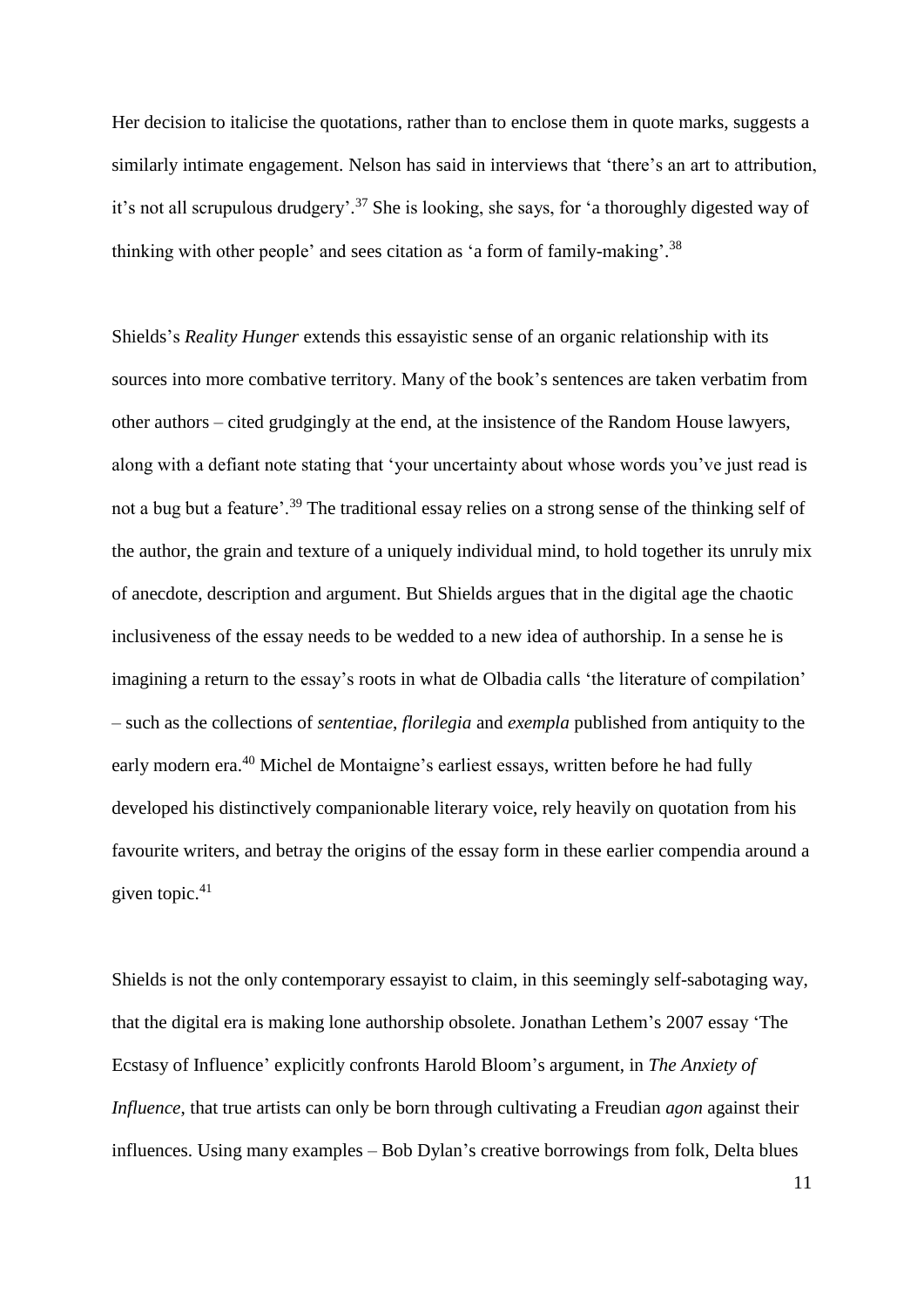and civil war poetry, the 'open source' culture of jazz musicians, and William Burroughs's cut-ups, which 'interrogat[e] the universe with scissors and a pastepot' – Lethem argues that all creative work is inventively derivative. He appends notes to the essay which reveal that much of it is made up of other people's sentences. The giveaway is its subtitle, 'a plagiarism'.<sup>42</sup>

As both Shields and Lethem point out, this is a more familiar concept in art and music than in literature. The French art critic and curator Nicolas Bourriaud identifies a contemporary art practice he alternately names 'relational aesthetics' and 'postproduction', which creatively reuses artworks and other cultural products. To the DJ who copies and pastes together bits of sound, or the web surfer who invents paths through the dizzying abundance of internet data, notions of 'originality' make little sense. The author, according to Bourriaud, is now a mere 'legal entity' in an emerging 'communism of forms'. <sup>43</sup> Marcus Boon, a former DJ of warehouse parties, also writes 'in praise of copying' as a basic human urge to which new technology has responded, from 'the DJ as curator, selector, and sequencer of a vast historical and geographical archive' to the internet as 'a limitless virtual space of assemblages governed by the logic of the click and the hypertextual trace'.<sup>44</sup>

Shields argues that his own practice of 'literary mosaic' is simply catching up with these other art practices: the tradition of collage, which he calls 'the most important innovation in the art of the twentieth century'<sup>45</sup>; the appropriative music that emerged at the end of the last century, such as sampling, dub reggae and mash-ups; and the democratising of authorship on the post-millennial internet, with its blogging platforms and interactive sites such as Wikipedia, YouTube and Twitter. For Shields, literary fiction is a nineteenth-century relic being overtaken by these 'more technologically sophisticated and thus more visceral forms'.<sup>46</sup>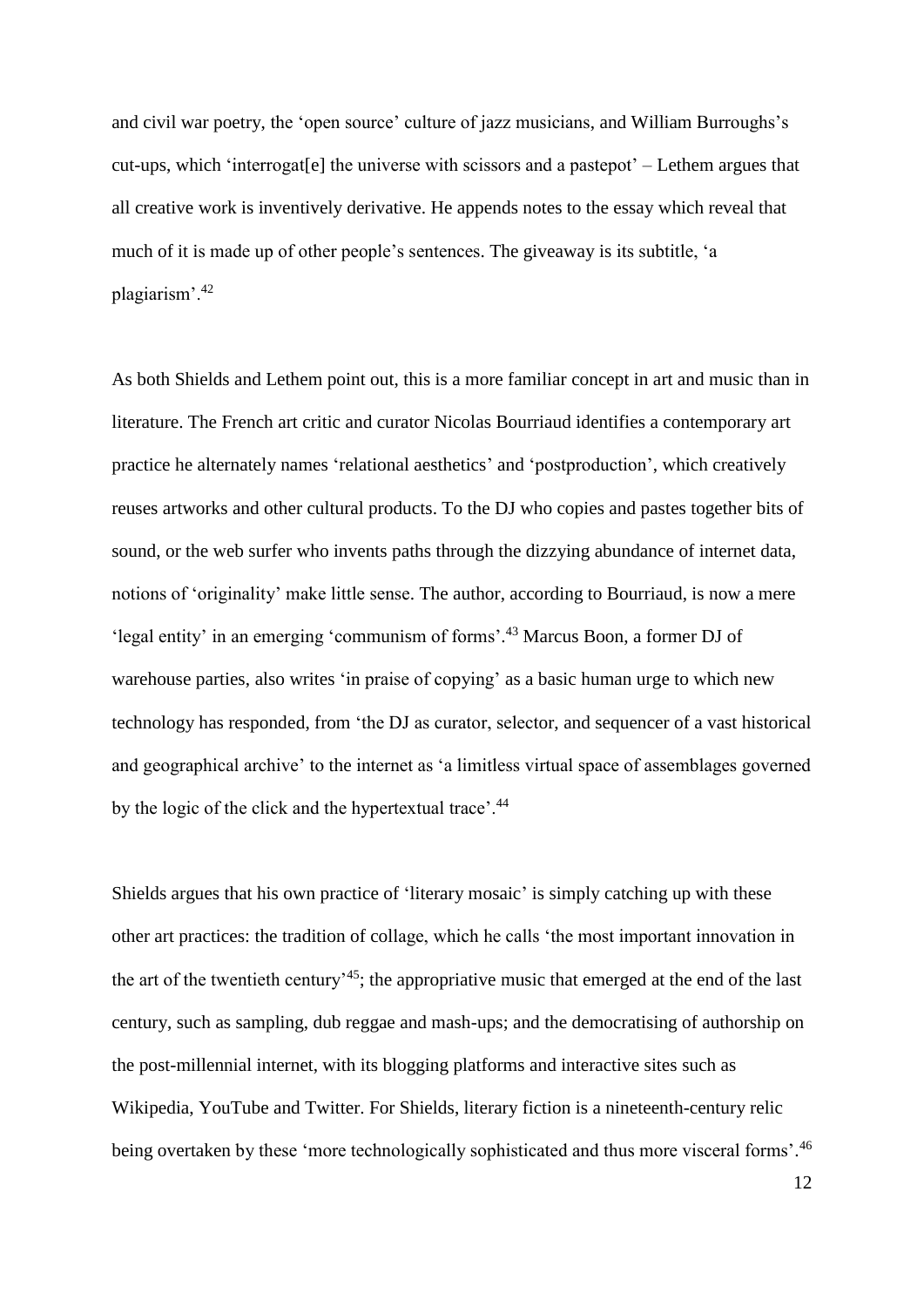The American experimental poet Kenneth Goldsmith likewise complains that 'most writing proceeds as if the Internet had never happened'. Literature should have been transformed, he writes, by the data harvesting that cutting and pasting from the web makes possible. Instead, it remains consumed with questions of sourcing and veracity that seem hopelessly retrograde in the worlds of art, music, computing and science. $47$ 

These claims about the inevitable rise of derivative art in the digital age are, in my view, inflated. They restate the common fallacy, outlined by David Edgerton in his book *The Shock of the Old*, of an 'innovation-centric' understanding of historical progress. <sup>48</sup> This fallacy assumes that technological change happens inexorably and in one direction, so older forms like dead-tree literature are seen as lagging behind newer, more virtual media – when in fact these older technologies tend to be fairly resilient and can co-exist creatively with new ones. John Seely Brown and Paul Duguid have given the name 'endism' to this flawed logic that new technologies like the internet will simply do away with older ones, like real-time television or printed books.<sup>49</sup>

Other critics, such as David Balzer and Hal Foster, have questioned whether the fashionable cultural mode of 'curationism' – which empowers us to become curators of our own 'content', in music, books, television and other areas – is as free and open as it seems. <sup>50</sup> Sites like Spotify and Facebook, for instance, use the algorithms of data mining to court particular demographics and sell products to them. As Foster writes, this model 'suits a postindustrial economy in which our main task, when it is not to serve, is to consume … As "cognitive labourers", we manipulate information, which is to say we curate the given, and this compiling often presumes a good amount of compliance.'<sup>51</sup> Digital technologies and the internet have certainly enabled many cooperative initiatives and online gift communities. But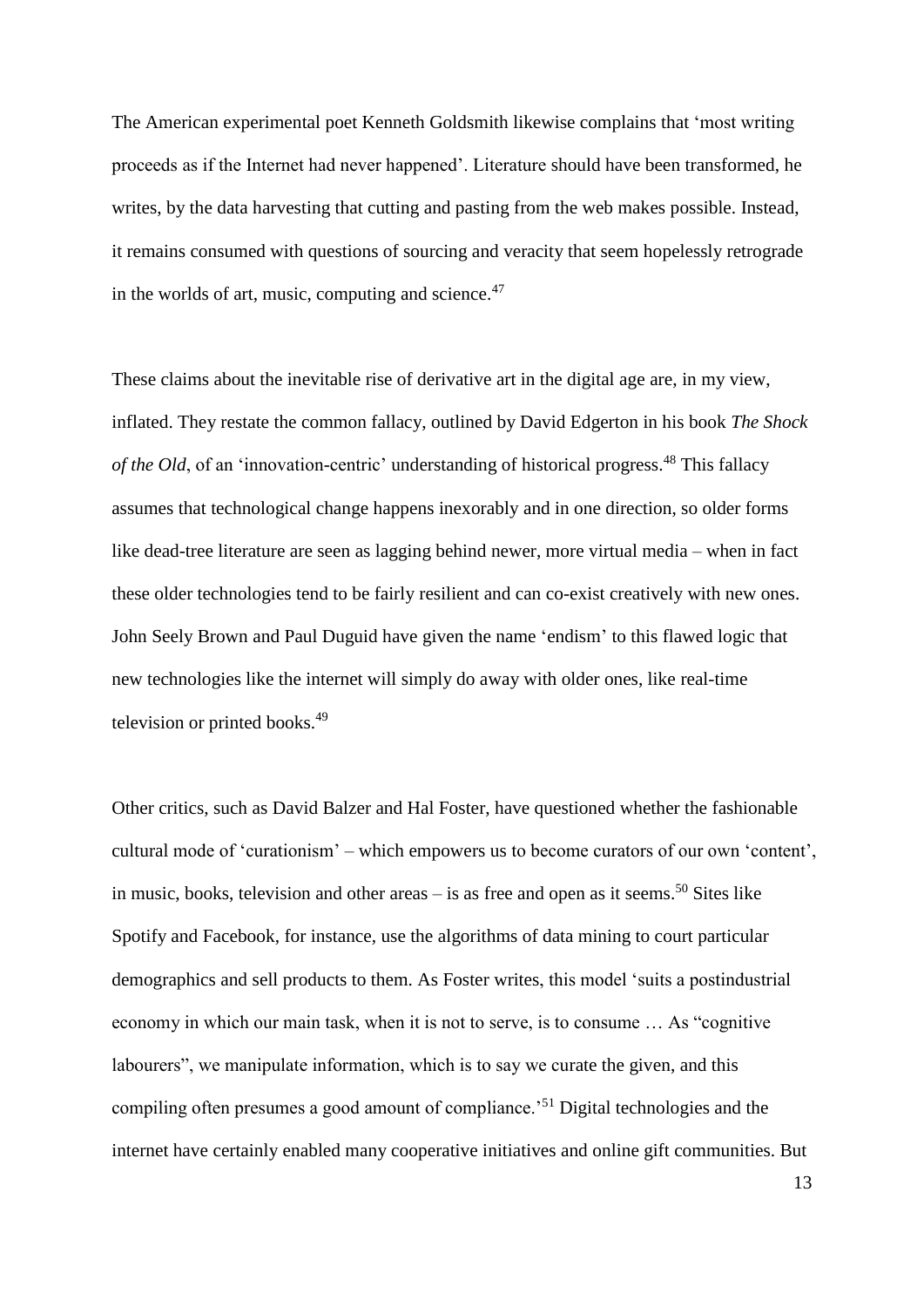the culture industries remain as powerful as ever: note the many lawsuits over stolen lyrics and music riffs, for instance, or the importance of the celebrity name in the high-end art market.

The zeal with which Shields and D'Agata have championed collagist work is itself a sign of the survival and resilience of what they are critiquing: the notion of a single, copyrightprotected author with an authoritative mastery of sources and facts. D'Agata's *The Lifespan of a Fact* (2012), co-authored with Jim Fingal, is based on their seven-year email correspondence about a single magazine piece by D'Agata, which Fingal was assigned to fact-check for *The Believer*. The book is a long, probably embellished argument between the two men in which D'Agata argues that, in 'the world of essay-as-literature as opposed to essay-as-explanation', he should be free to clean up quotes, change statistics and alter descriptions of the physical world.<sup>52</sup> These arguments come out of an American journalistic context in which great store is placed on verification and citation – a legacy of the factchecking culture that emerged at the *New Yorker* and *Time* magazines from the 1920s onwards. US magazine journalists still often have to turn over their notes and references, including transcripts and audio tapes, to their editors. This quasi-academic puritanism helps to explain the career-ruining public disgrace suffered by authors who doctor quotations, recycle their own work or write a 'memoir' that is discovered to be heavily fictionalised. (See, for example, the fates of James Frey, J.T. Leroy [aka Laura Albert], Margaret Seltzer and Jonah Lehrer.)

Within this context, where old authorial models endure, Shields imagines the rise of 'usermade content' – under which he groups together a huge range of phenomena such as karaoke, graffiti art, the Guitar Hero and Rock Band video games and the Facebook update as 'crude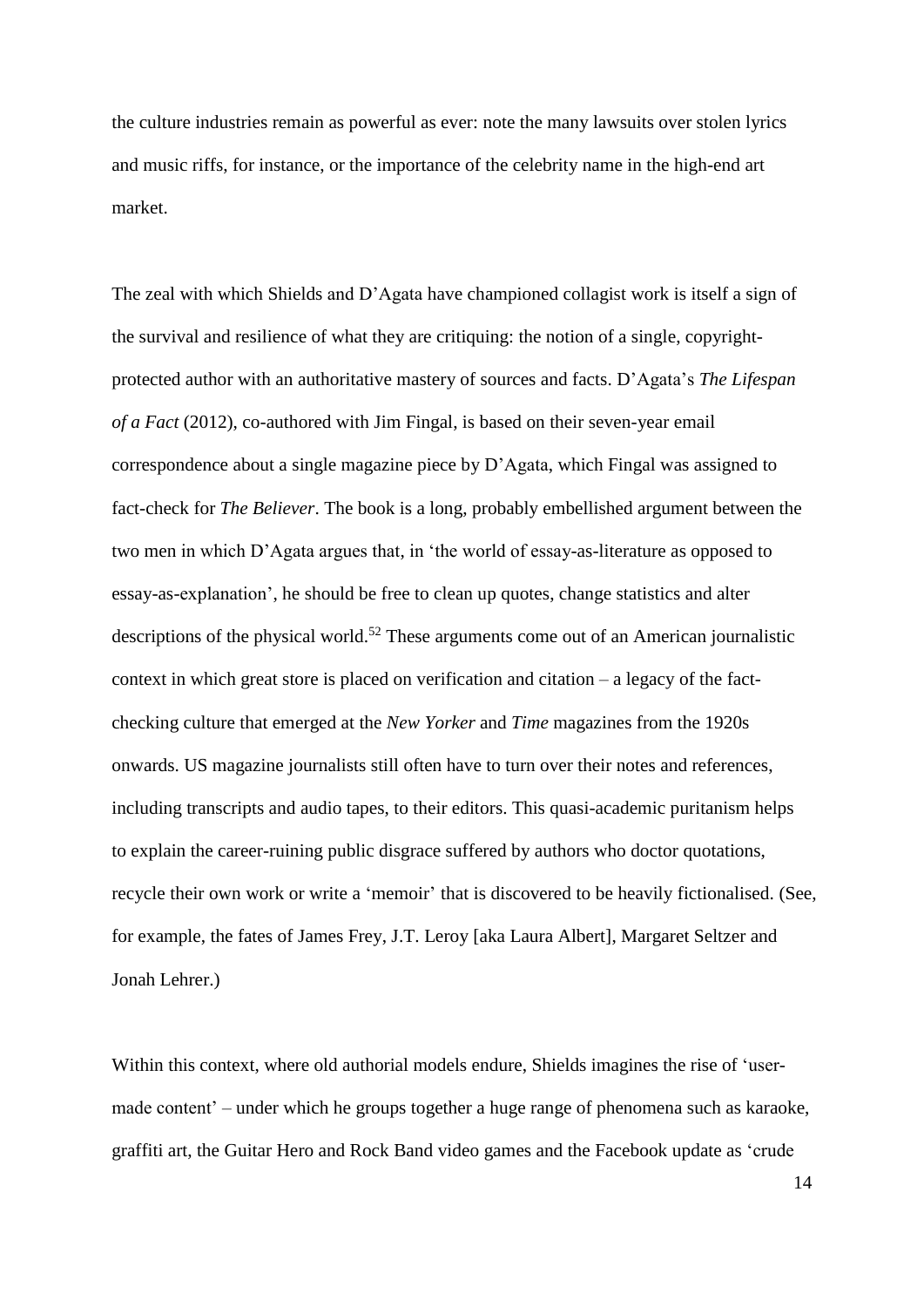personal essay machine' – as an unalloyed good, a 'new folk art'. <sup>53</sup> And yet some of the most effective lyric essays in this collagist/found mode do not simply accede to the digital age's flattening of information, its conflation of words into interchangeable, cut-and-pastable content. They still rely crucially on the navigating and often satirical intelligence of the author. In Shields's own work, for instance, there is a consistency of tone and doggedness of argument which belies its origins as patchwriting stitched together from multiple sources. In *Remote* (1996), a series of reflections on autobiography and celebrity, he refracts his life through the reassembled platitudes of contemporary culture. The chapter, 'Life Story', for example, gives us a life told simply through listing the forced humour one finds on bumper stickers and office notices: 'You're only young once, but you can be immature forever. I may grow old, but I'll never grow up. Too fast to love, too young to die.' In 'Always', he weaves together a collection of media clichés to expose the randomness of our cultural norms: 'Presented with the mildest of coincidences, the sportscaster always insists upon seeing poetic justice or delicious irony … In movies, suburbanites and yuppies always drive Volvos and always wind up learning that life involves compromise, pain, and loss.'<sup>54</sup>

Today's lyric essayists do not just collate and curate content. They rework the memes and bromides of contemporary media culture, and offer a mordant commentary on what Janet H. Murray, as long ago as 1997, called the 'global autobiography project' of the internet.<sup>55</sup> The poet Don Paterson's prose works *The Book of Shadows* (2005) and *The Blind Eye* (2007) deal acerbically with the distracting trivia which interrupts our daily lives ('No email for an hour. The bastards'), the perils of ego surfing, and the banal self-absorption of new forms of writing: 'You've made a blog ... Clever boy! Next: flushing.'<sup>56</sup> These works are made up of aphorisms which convey a real ambivalence about the form, related as it is to 'that steady source of comforting inanity, the text-message' and other forms of 'data-overload' that have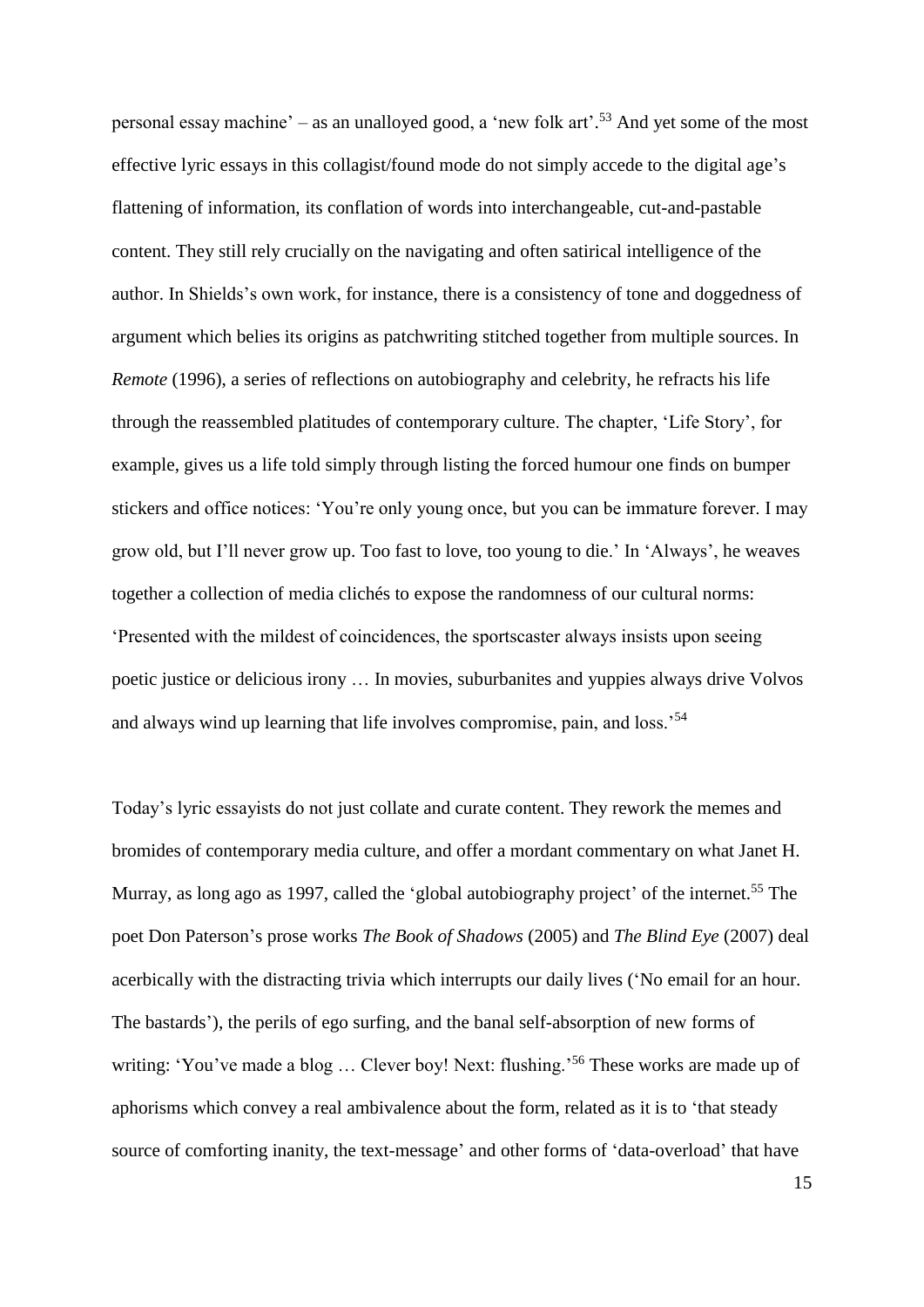'reduced our powers of sustained concentration to that of a lovesick guppy'. <sup>57</sup> Aphorism, for Paterson, is poetry's 'talentless, tone-deaf brother'.<sup>58</sup>

A certain sort of collagist lyric essay can make its point all the more effectively by presenting cant without any comment but with a sort of anonymous astringency. Eliot Weinberger's *What I Heard About Iraq* (2005) is a simple montage of overheard statements, facts and soundbites which details the lies and evasions of politicians over a four-year period from just before 9/11 to after the Iraq War. With each line often beginning 'I heard Donald Rumsfeld say' or 'I heard Tony Blair say', it shows how political 'truths' can be spread through mere incantation and then flatly contradicted.<sup>59</sup> Claudia Rankine's *Don't Let Me Be Lonely: An American Lyric* (2004) looks similarly askance at the dispersed attention and pseudoknowledge of the internet age. A contemplation on American life from the late 1990s through to the Iraq war, this book is formed from fragments which show how one narrative 'I' experiences this transitional historical moment by flipping TV channels and surfing the web. These textual fragments are interspersed with photographs of, for instance, the labels on bottles of antidepressants, piles of wooden stretchers near Grand Zero, and an animation passed on via email with an accompanying song ('Come Mister Taliban give us bin Laden') which turns into an earworm she cannot stop singing.<sup>60</sup> In the face of this cacophony of narratives designed to persuade, coerce or gain market share, Rankine shows how hard it is for one person to make modern life cohere.

Rankine's *Citizen: An American Lyric* (2014) uses a similarly fragmented narrative to explore how toxic racial attitudes grow in the spaces between everyday routine and media-stoked fear. Rankine looks for allusive connections that we might miss in the hurry and blur of an endlessly mediatised daily life. Her book opens with a brief let-up from the omnipresent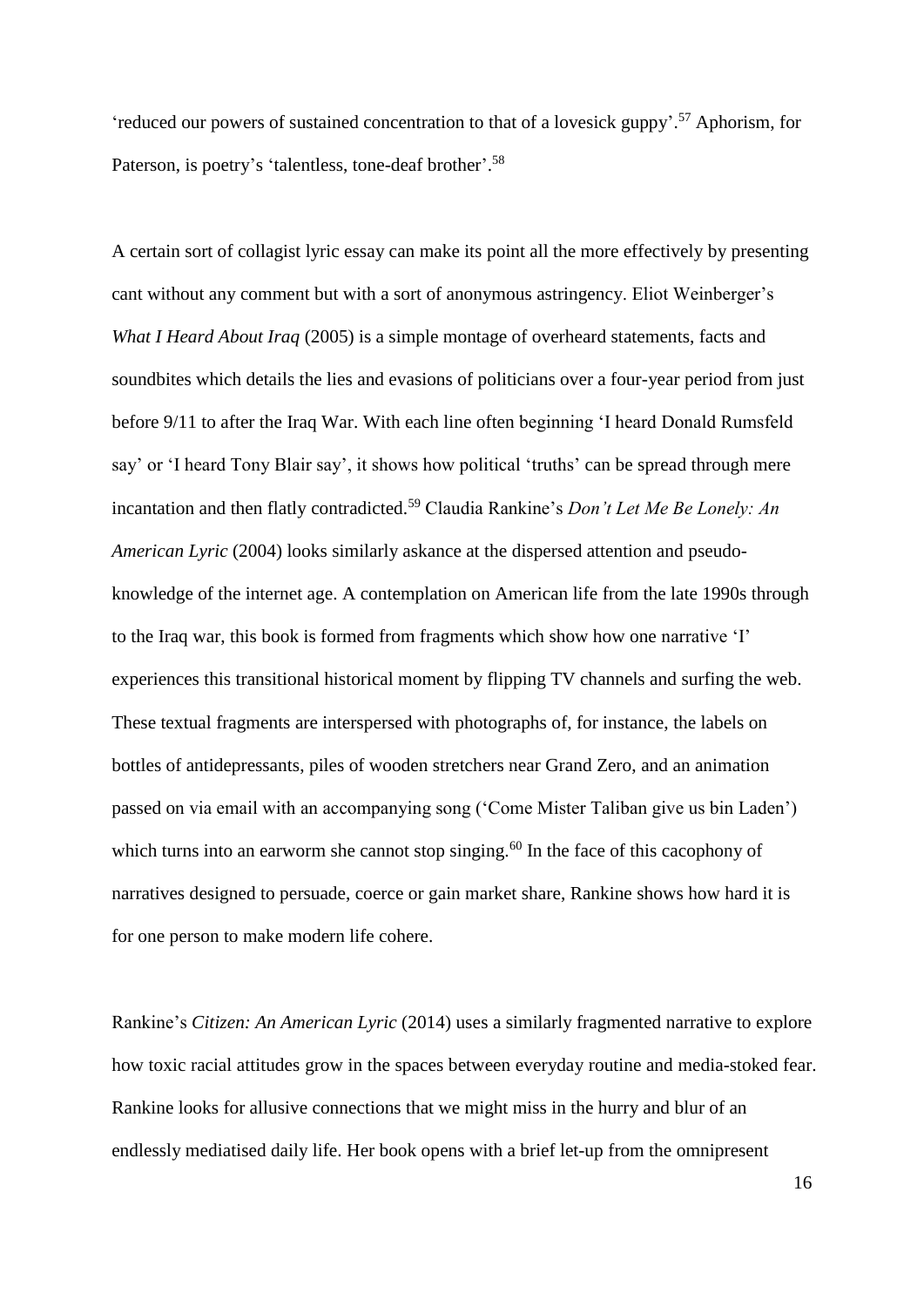pinging phones and tablets that both feed our neuroses and protect us from self-scrutiny: 'When you are alone and too tired even to turn on any of your devices, you let yourself linger in a past stacked among your pillows.' It then segues into a miscellany of accounts of invisible racism, all endured by a second-person 'you' who may or may not be Rankine, such as the 'you' whom a friend calls by the name of her black housekeeper, or the 'you' who is asked by a friend why she looks so angry in photographs.<sup>61</sup>

Forcing the reader to inhabit this 'you', Rankine blurs the distinction between what she calls the 'self self', which allows you to 'interact as friends with mutual interests and for the most part, compatible personalities', and the 'historical self', which divides you brutally by colour.<sup>62</sup> These silently borne slights segue, with no explanatory transitions, into events of national moment, such as the US government's non-response to Hurricane Katrina and the deaths of unarmed black men in police custody. By shifting gears so sharply, *Citizen* refuses its readers the comforting sense that it is about a discrete life separate from their own, and forces them to examine their complicity in other people's stories. At the same time, and even though it is written in the second person and draws on hundreds of separate narratives, the book manages to maintain a singular voice and, indeed, a slow-burning anger.

The lyric self, as Marjorie Perloff writes in *Unoriginal Genius*, is fashioned in our information age by just this sense of a 'complex process of negotiation between private feeling and public evidence'. The lyric 'I' learns that she is 'a link – an unwitting one, perhaps – in a cultural matrix'.<sup>63</sup> The lyric essay may have moved away from the post-Romantic idea of the lyric as the personal utterance of interiorised feeling, and from the traditional essay's notion of the natural flow of an idiosyncratic mind forming a seamless tapestry of association. But even when it seems in danger of dispensing with the self in a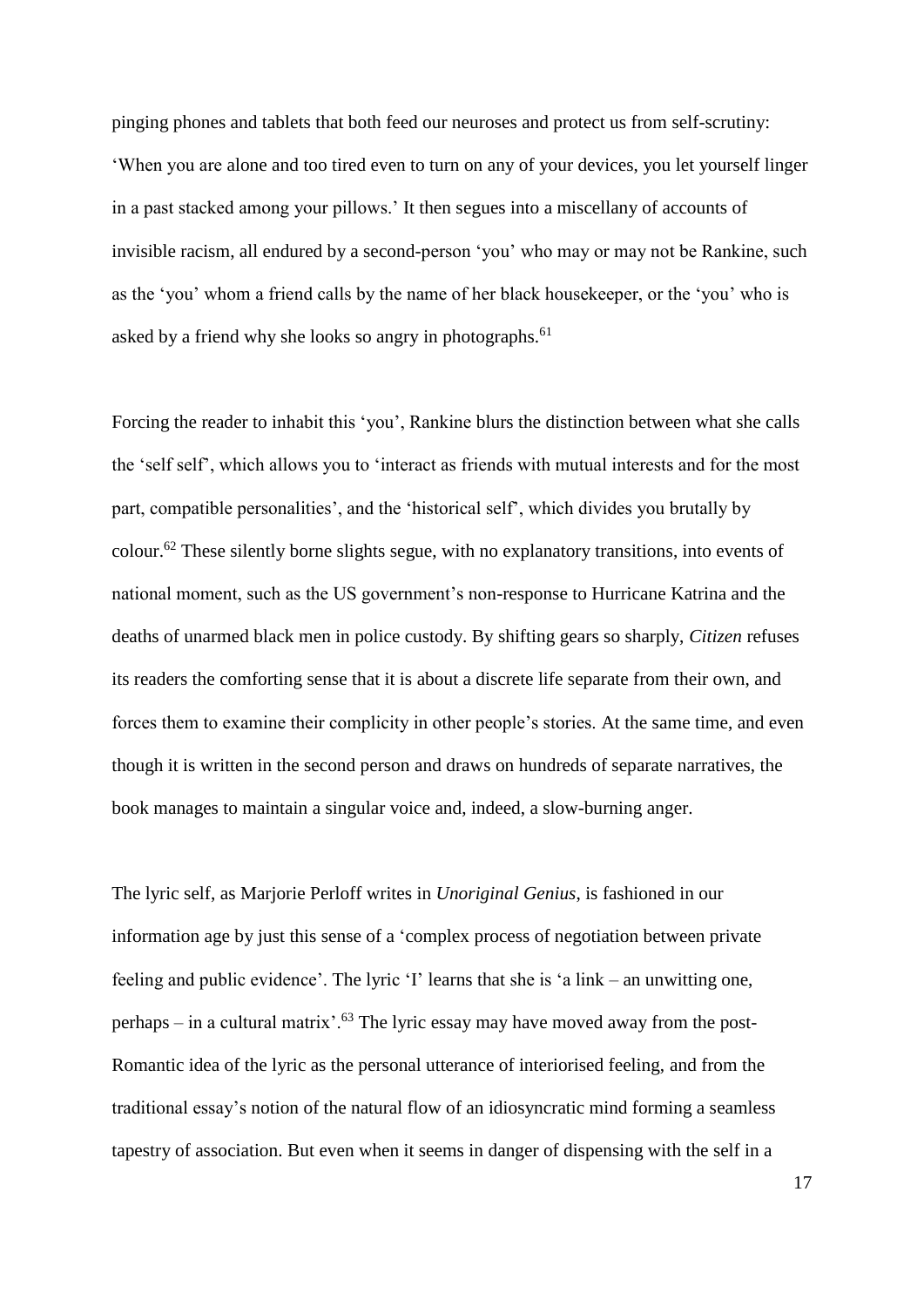mass of quotations, it somehow retains the essayistic idea of a single, searching consciousness, shaping the material through its unique tonal signature. That thinking self is on an unmapped journey, making its confused way through postmodern culture.

#### **Against truthiness**

In her book *Virginia Woolf and the Politics of Language* Judith Allen argues that the essay form is especially adept at addressing the impoverished, corrupted public discourse of Woolf's time and ours. Woolf's essays, she notes, segue between lyrical cerebration and the critique of clichéd language and thought; they show that words can be both a tool for critical thought and an obstacle to it. Allen focuses especially on *Three Guineas* (1938), in which Woolf attacks those 'prostituted fact-purveyors' of the press, with their 'old words' like 'freedom', 'patriotism' and 'intellectual liberty', and invites women to form a 'Society of Outsiders' which will be able to resist this 'adultery of the brain'. <sup>64</sup> For Allen, Woolf's essayistic spirit is newly germane in a contemporary culture infected by 'the extreme difficulty of trying to ascertain the sources of this "information", the validity, the reliability, the inherent bias of what has now become an instantaneous onslaught of words, parts of words, photos and videos'.<sup>65</sup>

One aspect of the online age that might shock even the Virginia Woolf who wrote *Three Guineas* is the stridency and feverishness of its public conversations: the calculatingly contentious op-ed pieces written as 'clickbait', the suffocating earnestness and pointless anger of below-the-line comments, the public shaming exercises unleashed by Twitterstorms. We live in an era of endlessly accessible information – of facts, or at least factoids, available at the click of a mouse – but also of 'truthiness', a word the American TV satirist Stephen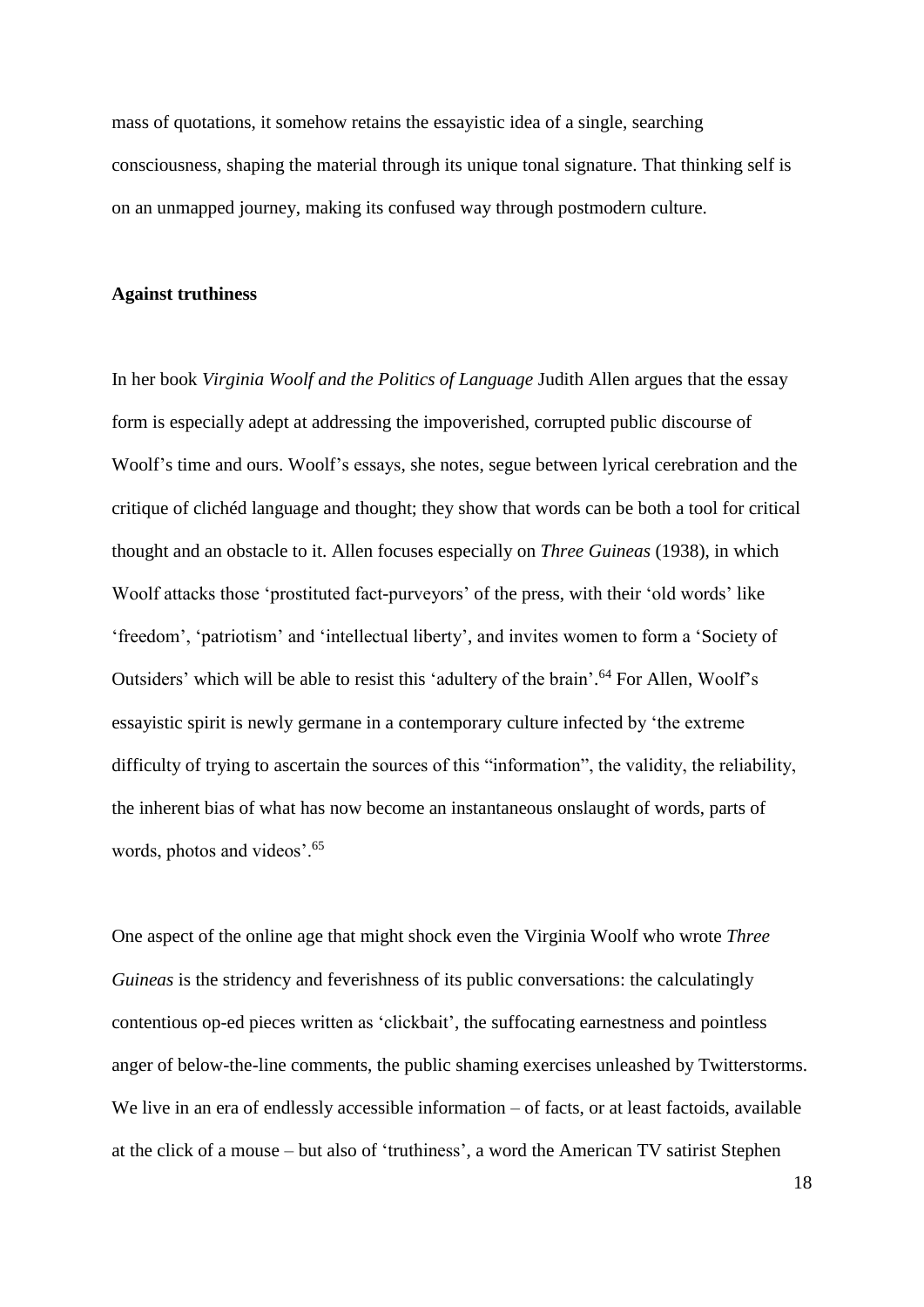Colbert coined in 2005 in response to George W. Bush's justification of decisions through simple assertion.<sup>66</sup> 'Truthiness' is a truth the speaker claims to know intuitively and emotionally regardless of evidence. The tone of debates conducted online, for instance, is highly emotive and entrenched. Discussion tends to be stripped of nuance and seen merely as denuded argument, reduced to its 'takeaway' lesson or its 'takedown' of someone else.

In contrast with the polarised certainties of post-internet public discourse, essayistic nonfiction is intrinsically unfanatical. 'How to explain,' as Nelson puts it in *The Argonauts*, 'in a culture frantic for resolution, that sometimes the shit stays messy?' <sup>67</sup> The essay form is open-ended and provisional, conveying a mind in process, what Elizabeth Hardwick describes as 'thought itself in orbit'.<sup>68</sup> It can take an emotionally freighted topic and worry away at it, holding it up and turning it around slowly in the light. It forms an argument only in the course of putting it into words – a reminder that the roots of the word 'essay' lie in the Latin *exagium*, meaning the 'weighing' of an object or idea.<sup>69</sup> Eula Biss's book-length essay *On Immunity* (2015) is meant to be an 'inoculation', as its subtitle suggests, against the heated language and *ad hominem* arguments of social and mainstream media. This sort of abstract-noun subtitle is intriguingly common in contemporary nonfiction: see, for instance, Lethem's 'The Ecstasy of Influence: A Plagiarism', or Maggie Nelson's *Jane: A Murder* (2005) and *The Art of Cruelty: A Reckoning*. The subtitle implies that the book will not be articulating a pre-assembled argument so much as slowly encircling and exploring a mood or condition. Biss suggests in the discursive endnotes to *On Immunity* that the essayist should be both 'self-appointed outcast' and 'citizen thinker'.<sup>70</sup> The trick, she suggests, is to combine personal commitment with critical detachment and let both of these impulses usefully inform the other.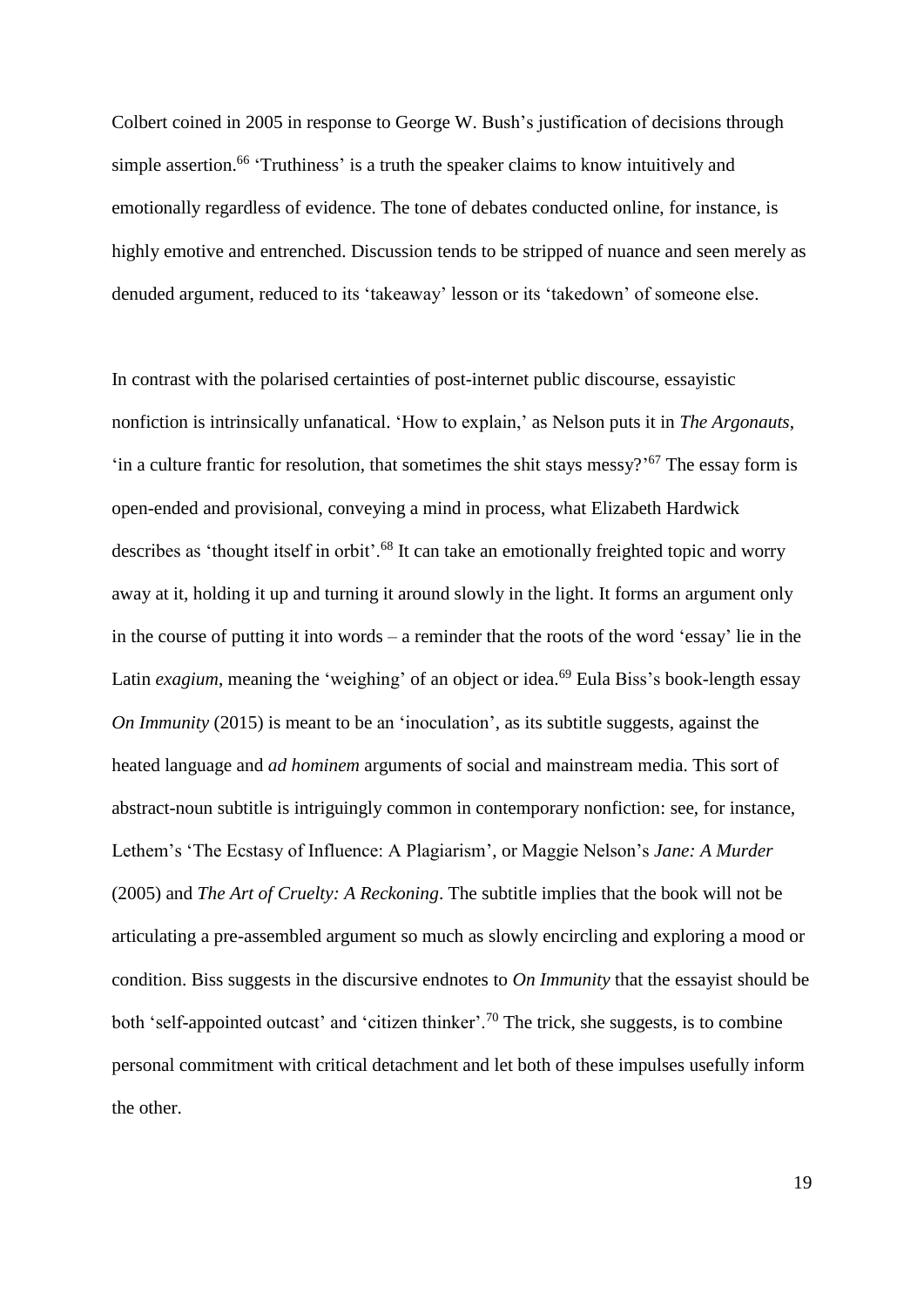*On Immunity* begins with the myth of Achilles, whose mother dipped him in the River Styx only to leave the vulnerable spot on his heel where she had held him. Biss remarks that she found the moral – that 'immunity is a myth … and no mortal can ever be made invulnerable<sup> $271$ </sup> – easier to grasp before she became a parent, especially when, shortly after the birth of her son in 2009, the 'swine flu' epidemic broke out. Biss moves slowly but inevitably towards an argument in favour of mass inoculation and towards a final sentence which concludes that 'immunity is a shared space  $-$  a garden we tend together'.<sup>72</sup> But she can also see what makes the medical idea of 'herd immunity' so uninviting. An educated, left-ofcentre woman mistrustful of the media, government and big pharma and drawn to doing things 'naturally', Biss admits that the first time her son drank anything other than her breast milk she agonised over the idea of impurities entering his body. She acknowledges the influence of Susan Sontag's classic essay *Illness as Metaphor* (1978) – written, Sontag wrote later, to 'calm the imagination, not to incite it'.<sup>73</sup> But while Sontag coolly dismantled the cultural myths that surrounded her own experience of cancer, Biss recognises that metaphor is simply what we use to find meaning in the world, and that critical detachment is not so easily won.

Biss's father is a doctor and her mother a poet, and the clinical/rational and lyrical/emotional play off each other in *On Immunity*. Having carefully accumulated its evidence, the book ends with a call for scientists and everyone else to dwell in a Keatsian 'negative capability'.<sup>74</sup> Biss's larger theme, underlying the book's narrower focus on inoculation, is how hard it is for even the sanest and most clear-eyed to let go of their emotional investments, and how reluctantly we are dragged into self-knowledge. *On Immunity* leaves us, as Vivian Gornick writes of this kind of essayistic nonfiction narrative, with a sense of a self-divided mind 'puzzling its way out of its own shadows'. 75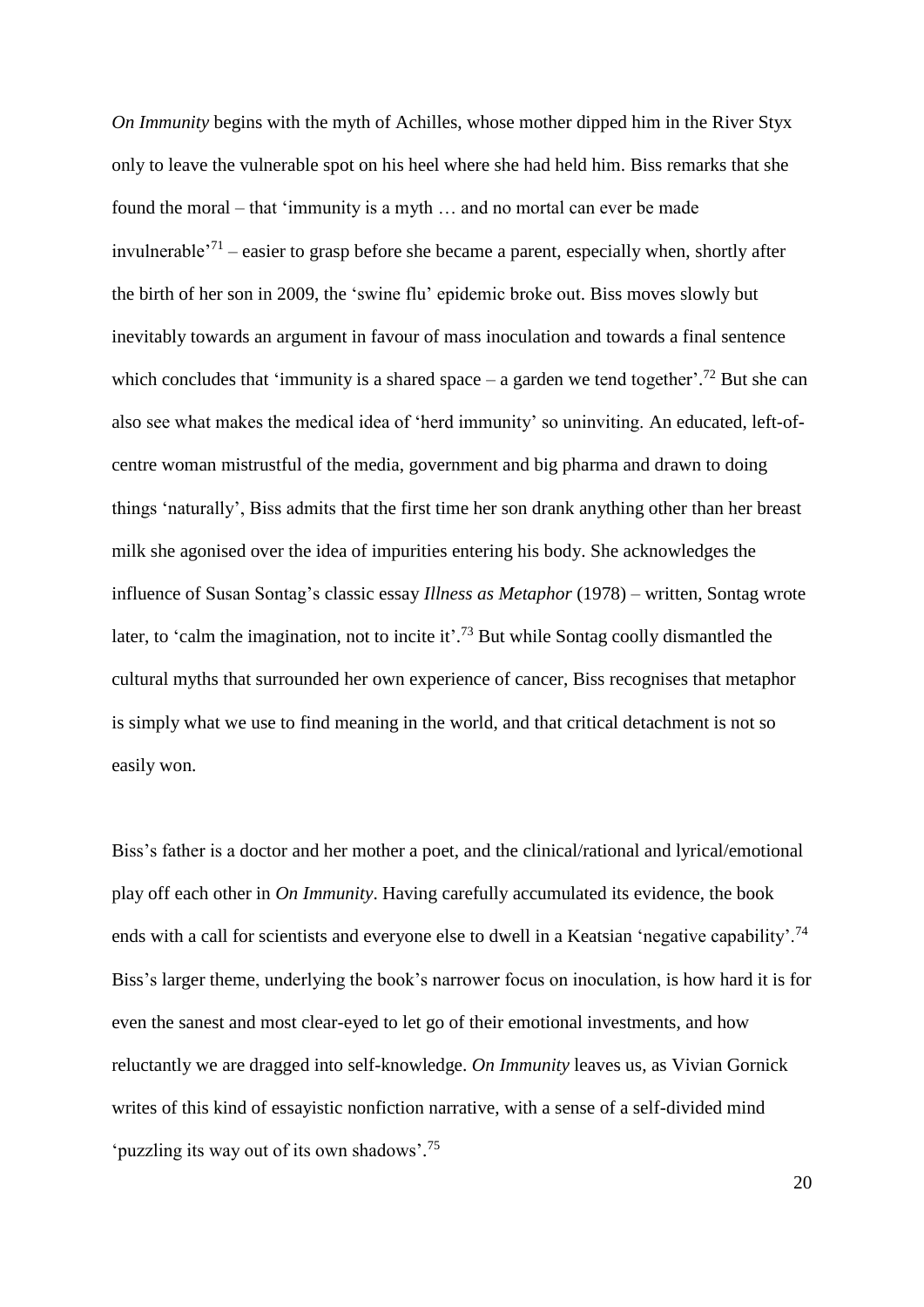Essayistic nonfiction is structured, as the essay has been since Montaigne, around the line traced by individual curiosity – 'a journey of a thought into risk' and 'a mind's inquisitive ramble through a place wiped clean of answers', in D'Agata's words.<sup>76</sup> Its vehicle is a single subject in which the author has both a deep personal stake and an eclectically scholarly interest. The narrative picks up different strands of fugitive knowledge in pursuit of this subject and a whole range of themes comes to seem pertinent to it. The American writer Ander Monson compares this form, weirdly but insightfully, to the Playstation 2 game Katamari Damacy, in which a prince rolls a magic, adhesive ball around, collecting ever larger objects with it, until the ball has grown large enough to make up the moon and stars. 'If the essay is a ball,' Monson writes, 'the lyric essay is a super sticky power ball.'<sup>77</sup>

In the book-length lyric essay, an actual journey often provides the narrative vertebrae for this circuitous gathering up of knowledge. Daniel Swift's *Bomber County* (2010), for instance, goes in search of his grandfather, a squadron leader killed in action during a bombing raid on Münster in 1943. Swift visits the beach in Holland where his grandfather's body washed up, meets RAF veterans, enters a Lancaster's cockpit, reads his grandfather's letters, and pores through archives in the Imperial War Museum to recreate as much detail as he can about his unaccounted-for last hours on the fatal mission. In the process his grandfather both comes into sharper focus and recedes from view, as Swift loses a sense of the singularity of his death amid tens of thousands of similar stories. Beginning the book with the belief that 'archives are cathedrals, holy houses where may be answered even the hardest human loss', he comes round instead to the idea that 'the end of the archive is the beginning of poetry'.<sup>78</sup> His grandfather's story is merely the lens through which to view the firebombing of cities as an unspoken and unspeakable subject in the literary and historical imagination. What feels at the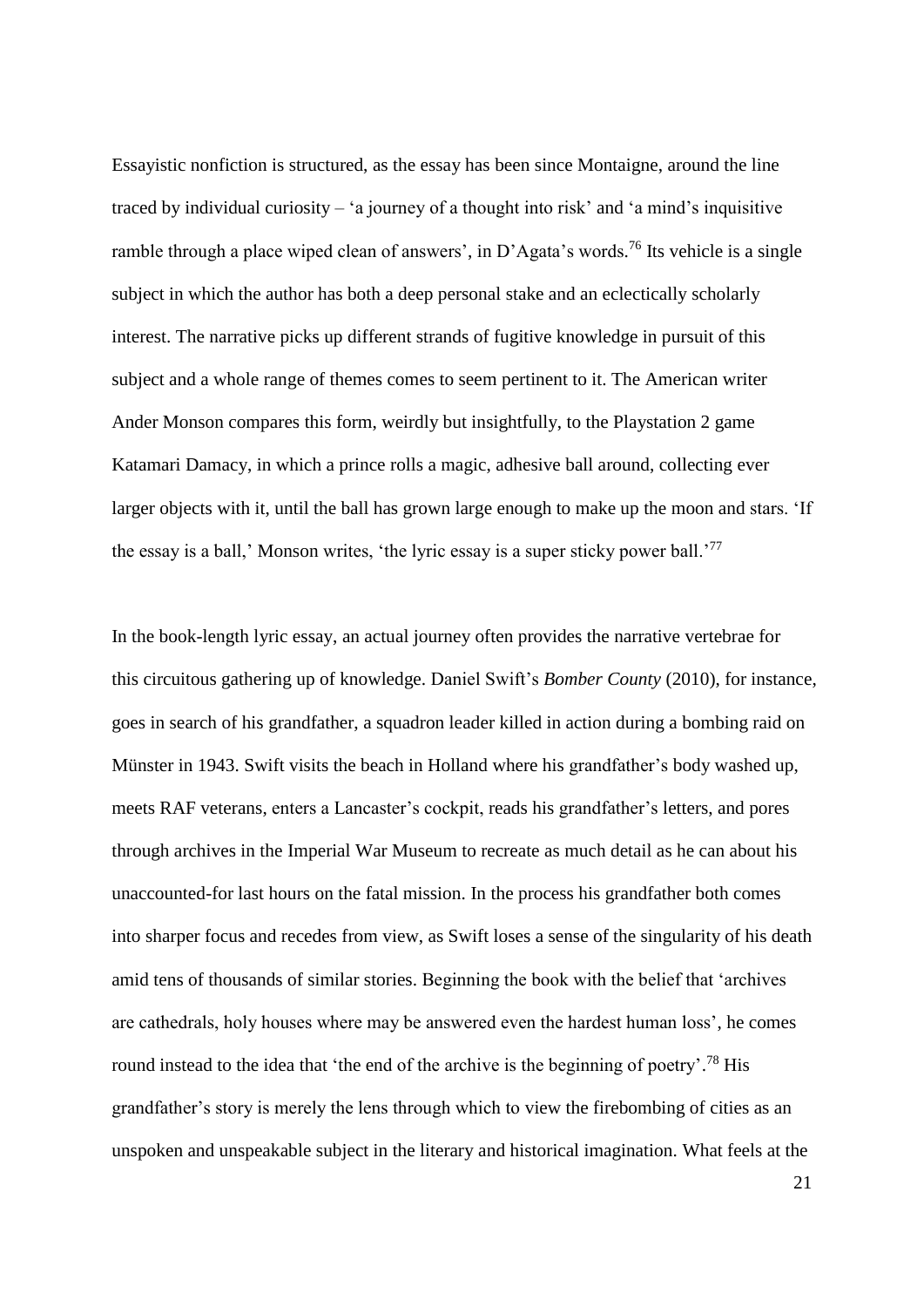book's start as if it will be a conventional story of discovery and recuperation turns into a different type of journey: an essay.

So many recent works of nonfiction deploy this device of a physical journey mirroring an intellectual one in pursuit of the ultimately unknowable. Philip Hoare's *Leviathan: Or, The Whale* (2008) follows in the footsteps of Ishmael in *Moby Dick* and ends with an underwater encounter with sperm whales in the Azores. But the journey serves mainly as the impetus for a freeflowing essay on the life of whales, which exposes vast gaps in our knowledge of how they migrate, hunt, mate and communicate. The closer Hoare gets to them, the further away they seem, 'so separated in scale in our microcosms of greater unknowns, from the sea to infinity'. <sup>79</sup> In Edmund de Waal's *The Hare with Amber Eyes* (2010), the journey made by 264 *netsuke* – small Japanese ivory or wood carvings which came circuitously into de Waal's possession after his rich ancestors, the Ephrussis, had their estate grabbed by the Nazis – feels at first as if it will inspire the sort of family archive history popularised by the BBC TV series *Who Do You Think You Are?*. But de Waal soon distances himself from what he calls 'the sepia saga business'.<sup>80</sup> His travels around Europe poring over old photographs, letters and street maps are really just a holding vessel for a long essay on Jewishness, exile, memory and the thin veneer of civilisation which holds the capacity for human cruelty at bay.

Essayistic nonfiction tends to set itself these methodological challenges and expose the difficulties of its own research and writing – as if to suggest that not every fact or thing worth knowing can be found via Google, and that real intellectual and emotional insight entails hard thinking and sustained curiosity. The lyricism of such writing arises partly from a sense that the truth cannot be known definitively and so must be approached poetically. In *Barbarian Days: A Surfing Life* (2015), William Finnegan writes intricately about the marine science of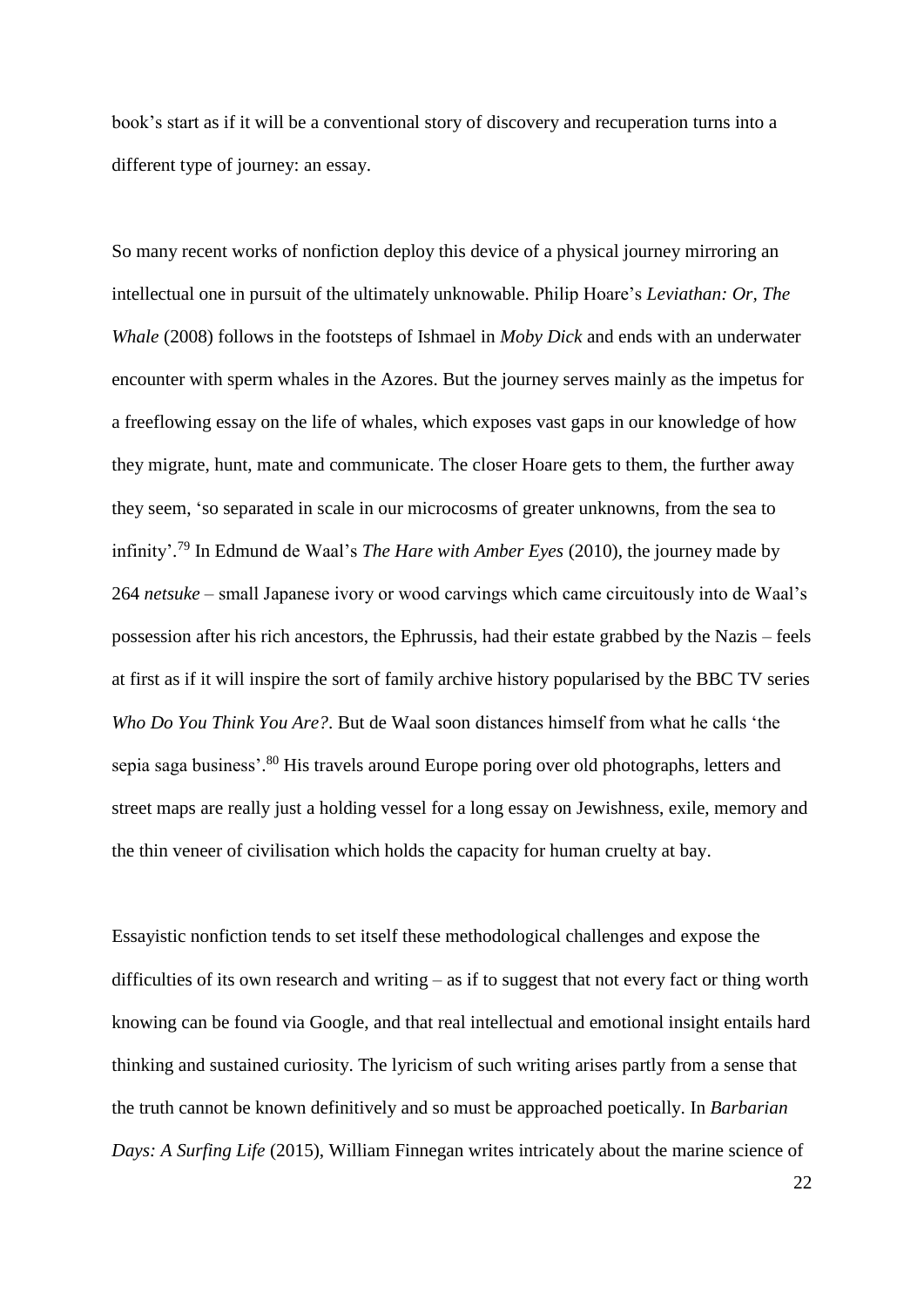how ridable waves form and break, the colour and texture of surf, and 'the physics of flotation and glide'. But his subject also resists being put into words. Surfing has little obvious narrative impulse, for despite the surfers' obsession with the 'perfect wave', they are essentially doing the same thing over and over again. The waves do not so much 'beggar' as 'scramble' language, as Finnegan puts it, in their combination of awesomeness and impermanence. Much of the anthropology of surfing, from the 'simian dance of dominance/submission' that organises the turn-taking at the point break to the taciturn male friendships it nurtures, is never spoken about. Surfers also undersell the excitement and beauty of their trade, relying on non-verbal grunts and cryptic slang, chary of overexplanation. Finnegan's writing feeds off the same wariness. When identifying the surfing ideals of 'casual power', 'grace under pressure' and the ability always to 'act like you've been there before', he could be describing his own highly controlled, undersold lyricism.<sup>81</sup>

### **The essay as anti-confession**

Within the limits imposed by its segmented form, essayistic nonfiction will often narrate a refracted, partial autobiography. The essay form is always partly autobiographical anyway, because its disparate material relies on a distinctive authorial voice to make it coalesce. As Graham Good writes, 'The mixture of elements in the essay – the unsorted "wholeness" of experience it represents – can only be held together by the concept of self.<sup>82</sup> And yet this unsorted mixture of elements also puts paid to the notion of biographical completion. Since an essay is generally written 'on' something, this theme can serve as the vehicle through which the personal is both inserted and evaded. The subtitle of *Barbarian Days* is the precisely apt 'a surfing life'. Finnegan alludes offhandedly to his non-surfing life, such as the racial tensions in his Hawaiian school, his political activism or the birth of his daughter. He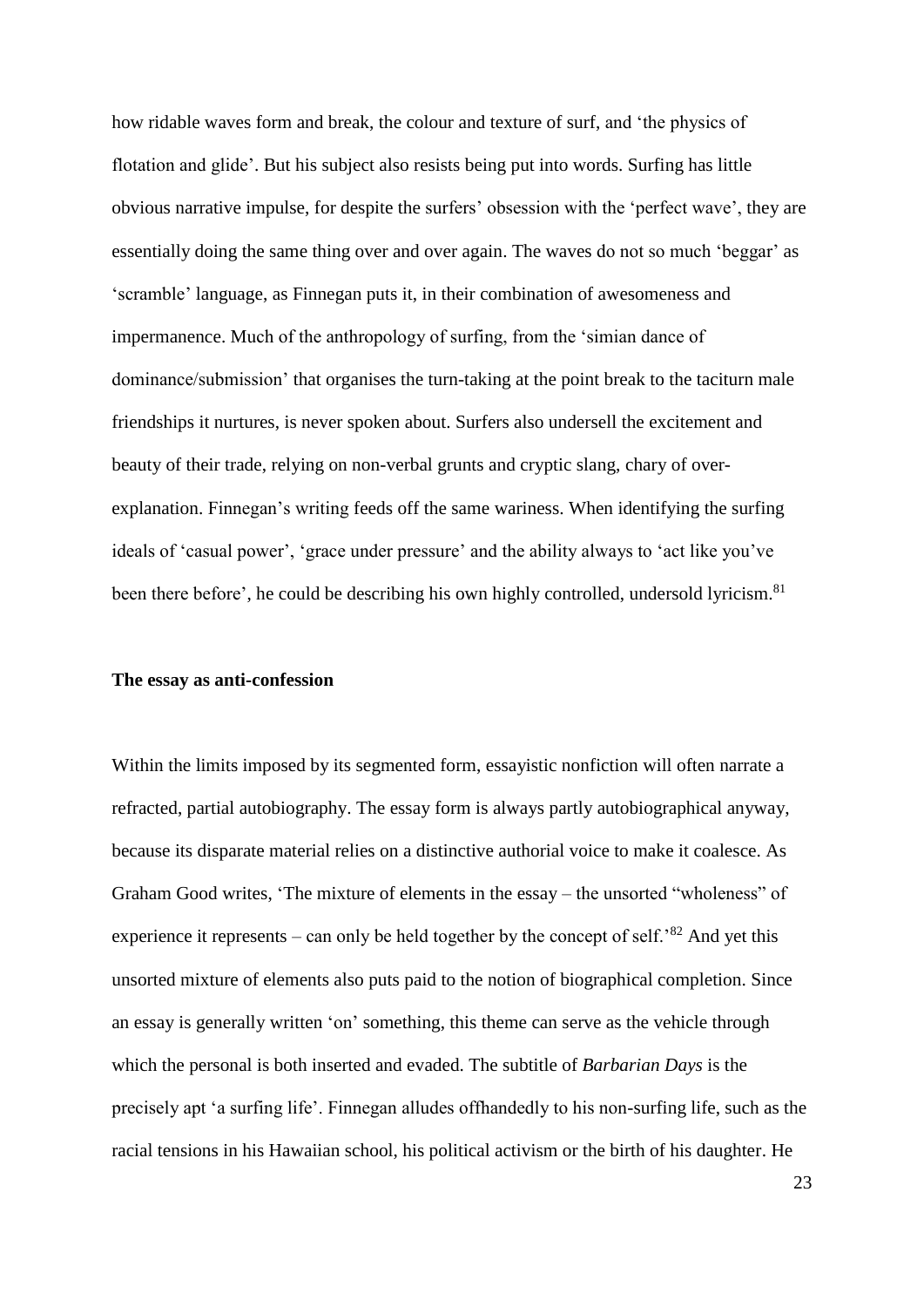touches on themes such as masculinity and male friendship, the struggle to become a responsible citizen against the attractions of a 'barbarian' life, and the surf as both a place of retreat from the world and an unforgiving wilderness. But the book is *really* about surfing, and all these experiences and conflicts are deflected through it.

This type of deflected memoir – autobiography disguised as essay, and vice versa – has become almost the default mode of non-academic cultural and social criticism. In Leanne Shapton's *Swimming Studies* (2012), an account of her life as a teenage Olympic swimming triallist for Canada, the resulting fluidity of tone and structure neatly echoes the book's subject matter. It builds its insights in slow increments, using the rhythms of training laps to disturb the pattern of a linear life, drifting through half-finished thoughts and stray reflections, just as the mind does when the body is occupied with repetitive movements and the view through one's goggles is foggy and dull. This 'slide show of shuffling thoughts',<sup>83</sup> as Shapton puts it, includes memories of unremitting muscle pain, the smell of over-chlorinated pools and the way that water responds to a human presence. The narrative hints at Shapton's wilful personality and how it might have fed into her life as a writer and artist, with the lonely obsessions of competitive swimming clearly akin to the necessary monomania of writing or painting. But her intervallic prose eschews the most obvious linkages, refusing to flesh out details or move forward, offering only a hypnotic account of countless hours submerged in water.

This kind of text, with its convolutedly personal subject matter, has a curious relationship with what Deborah Cohen calls the 'modern age of confession'.<sup>84</sup> According to Cohen, this age emerged from the 1930s onwards as attitudes began to change towards divorce, illegitimacy, homosexuality, infidelity, mental disability and other aspects of life that were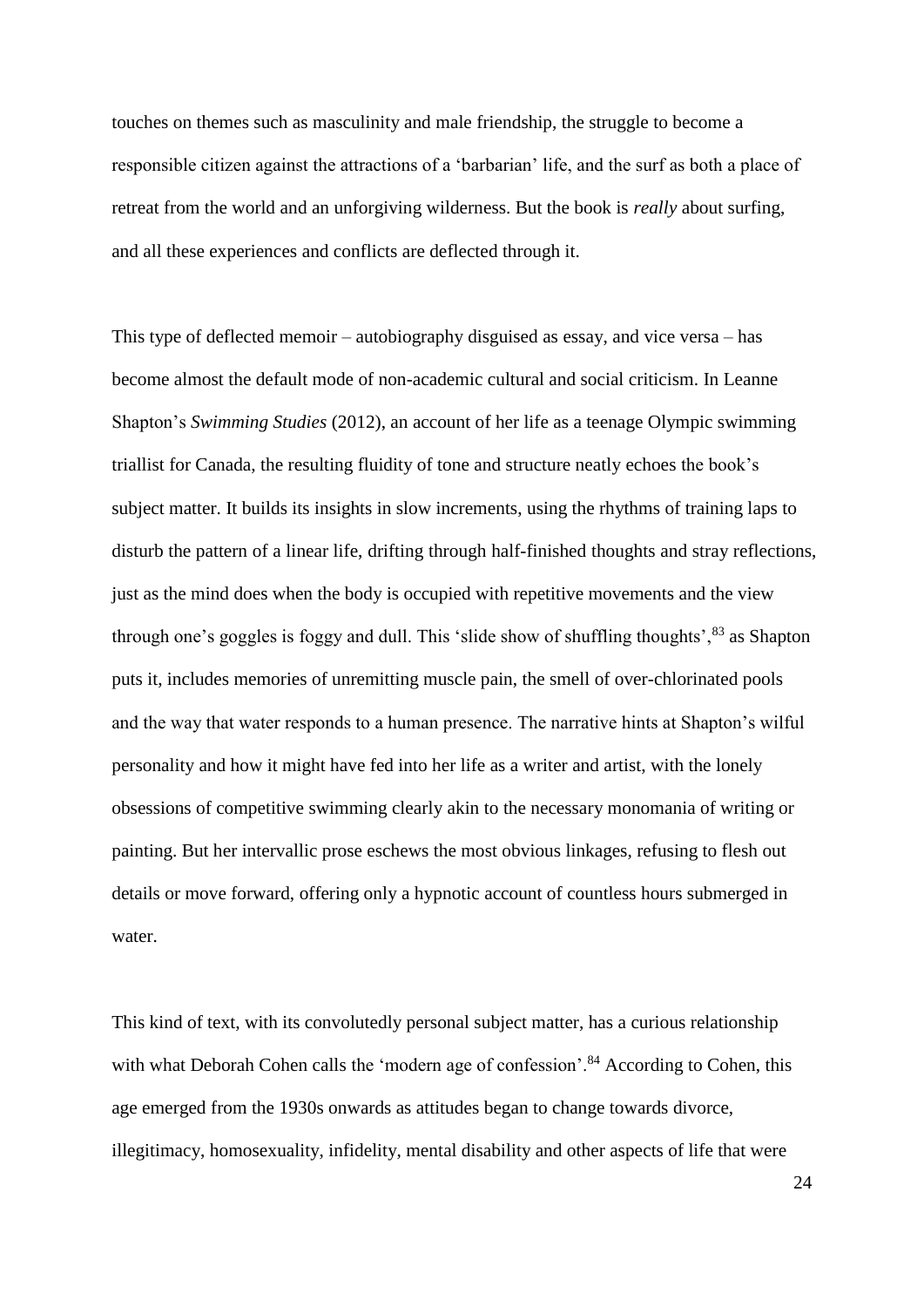once kept as shameful secrets. Psychotherapy, too, normalised the idea that self-narration was an essential element of a well-lived life. Accessibility and transparency came to be seen as the keys to both psychological well-being and a healthy public life. The sociologist Eva Illouz argues that, more recently, the neoliberal emphasis on the free flow of markets and information has made us 'Rousseauian with a vengeance', transforming the public sphere into 'an arena for the exposition of private life'.<sup>85</sup> The rise of social networking and the smartphone has made it normal for people to lay bare their personal lives (which also conveniently links their identities to their purchase histories and makes them easier to target by advertisers). Out of this alliance of market logic and technological change has emerged a new ethos of personal visibility and emotional candour.

Paradoxically, the essay's tradition of self-inquiry militates against what Fred Inglis calls 'confessionality', this contemporary mode which 'supposes to itself that by pouring out of one's heart one's bitter resentments and disappointments, one will be cleansed of life's poison and feel better'.<sup>86</sup> For an essay never simply emotes: its form demands that personal testimony be supplemented by analysis of those experiences. Its starting position, as Phillip Lopate has it, is that 'emotion and thinking are not mutually exclusive but can coexist: passionately argued thought can have affective warmth, just as feelings can be thoughtfully and delicately parsed'.<sup>87</sup> The segmented nature of essayistic nonfiction allows it especially to mine this seam between raw experience and considered reflection. It can interrupt personal revelation with more contextual or ruminative passages, before returning to the personal in a slightly different place. The breaks act like privacy settings, leaving bits of autobiography hanging in the air – an elliptical corrective to our age of oversharing and emotional unrestraint.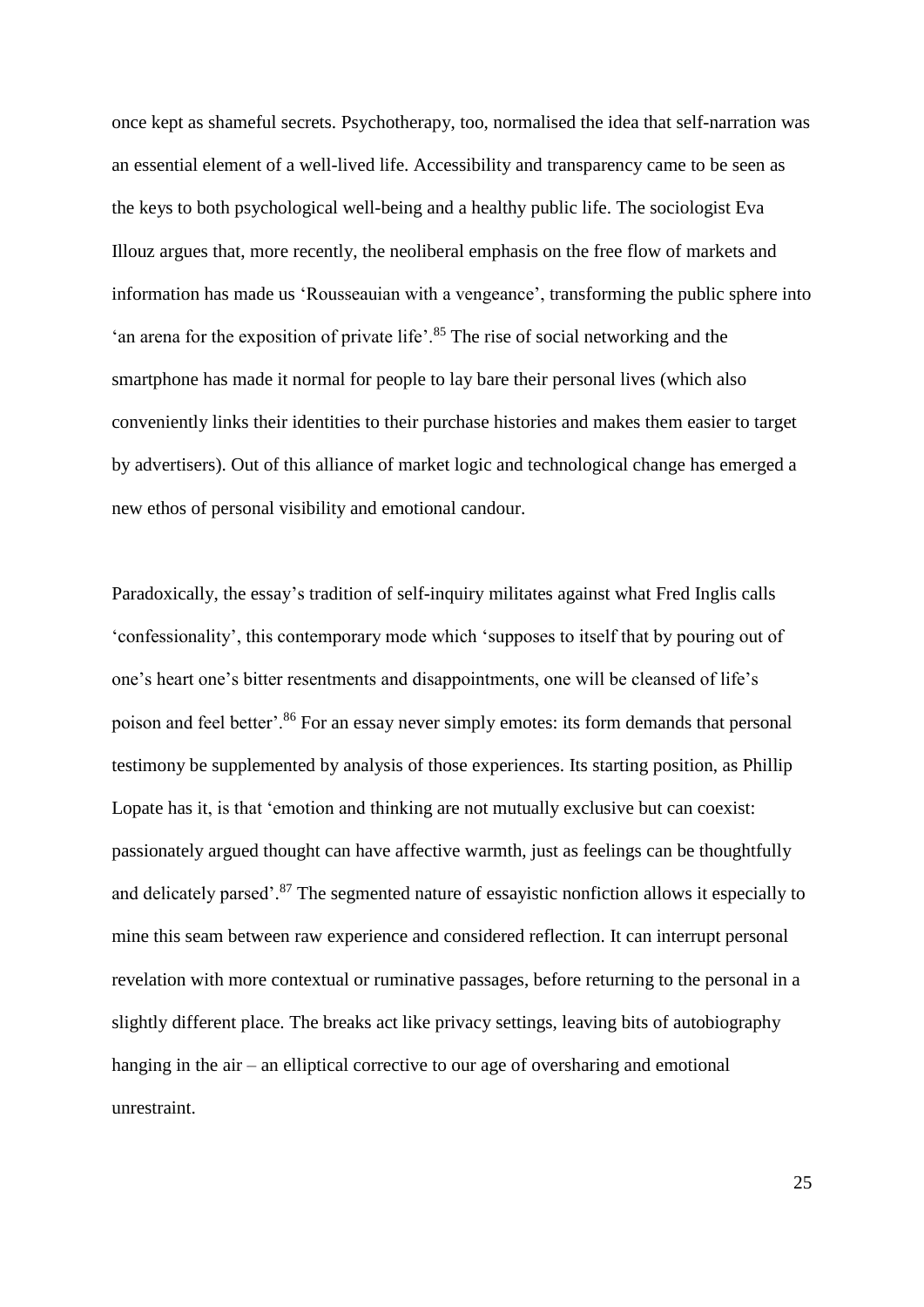The wandering line of thought in the essay-cum-memoir worries away at what can be known about a self by abandoning the chronological coherence of an orthodox life story. The British edition of Rebecca Solnit's *The Faraway Nearby* (2013) was tellingly categorised on its back cover, at the author's request, as 'memoir/anti-memoir'. Solnit stitches a highly personal account of her troubled relationship with her mother, who is now suffering from Alzheimer's, into a broader patchwork of stories, from fairy tales to Inuit legends. The book's unusual structure underscores its argument that the 'tidy containment' of the sovereign self is an illusion, and that our identities are constructed through our encounters with other people's lives and a shared human heritage.<sup>88</sup> Chapters one and thirteen are both called 'Apricots', two and twelve 'Mirrors', three and eleven 'Ice', and so on, with an additional chapter printed in a single line along the bottom of every page. This paralleling arrangement scotches any expectation that this will be a conventionally developmental memoir of illness and healing, with a movement out of suffering and turmoil into order and redemption. One of the book's key concerns is 'empathy', that contemporary incantation meant to solve so many social ills. But its bracingly off-message conclusion is that we barely know ourselves, let alone others, because the stories we tell can just as easily induce self-delusion as understanding. Stories are both 'the bridges we build between the island republics of ourselves' and 'the quicksand in which we thrash and the well in which we drown'.<sup>89</sup>

The layered segments of the lyric essay can also lend themselves to what Solnit calls 'antimemoir' in the way that they suggestively interleave the author's own life with that of others, without forcing the connections. Vivian Gornick's *The Odd Woman and the City* (2015), for example, proceeds in short, impressionistic sections which let her write about her life as just one New York loner among many. Dispensing with the creation myth of the world's capital as a place to arrive in and be anointed by success, Gornick alights instead on the New York in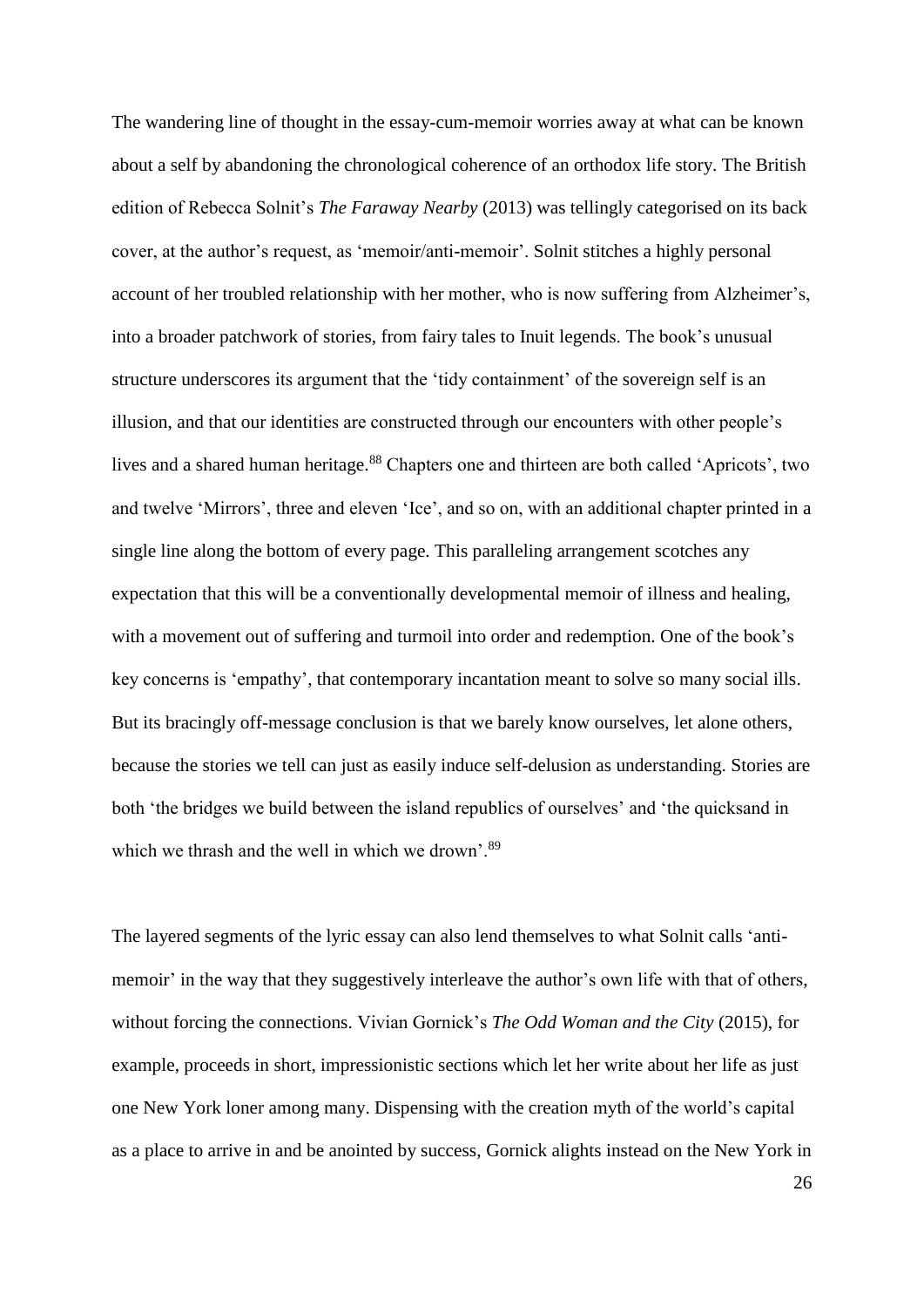which no one is going anywhere and we are 'the eternal groundlings who wander these mean and marvellous streets in search of a self reflected back in the eye of the stranger'. The story of her own 'unlived life' – non-chronological, mixed-up memories from growing up in the Bronx to  $9/11 -$  is interspersed with sections that describe her brief, equivocally lifeaffirming encounters in the streets with 'the contingent other'. These 'others' include everyone from commuters and office workers to addicts and homeless people, whom she sees laughing, crying, quarrelling or simply shouting into the air.<sup>90</sup> The book's composite form as a series of these moments is an answer to 'the children of the therapeutic culture', including herself, who suffer from 'the great illusion of our culture that what we confess to is who we are'. We become truly human, Gornick suggests, only by joining in with 'this flood of human partialness'. 91

As Lopate points out, the essay, from Montaigne onwards, has traditionally assumed an essential human commonality in even the most private experience.<sup>92</sup> This makes it the ideal form through which to study this paradox of contemporary life, that in the age of social networks and privatised consumerism we are simultaneously more isolated and more connected to absent others. In Olivia Laing's essay-memoir *The Lonely City* (2016), set like Gornick's in New York, modern urban life is shown to be full of these tenuous links that avoid the risks and compromises of real intimacy and connection. Laing's hard-won discovery is that her own loneliness is a common state. Loneliness, she realises, is a solipsistic condition mutually shared, what she calls 'a populated place: a city in itself'.<sup>93</sup> This is what essayistic writing, with its mingling of the personal and the general, can so deftly reveal: those aspects of modern life that alienate us from each other are also what we have in common.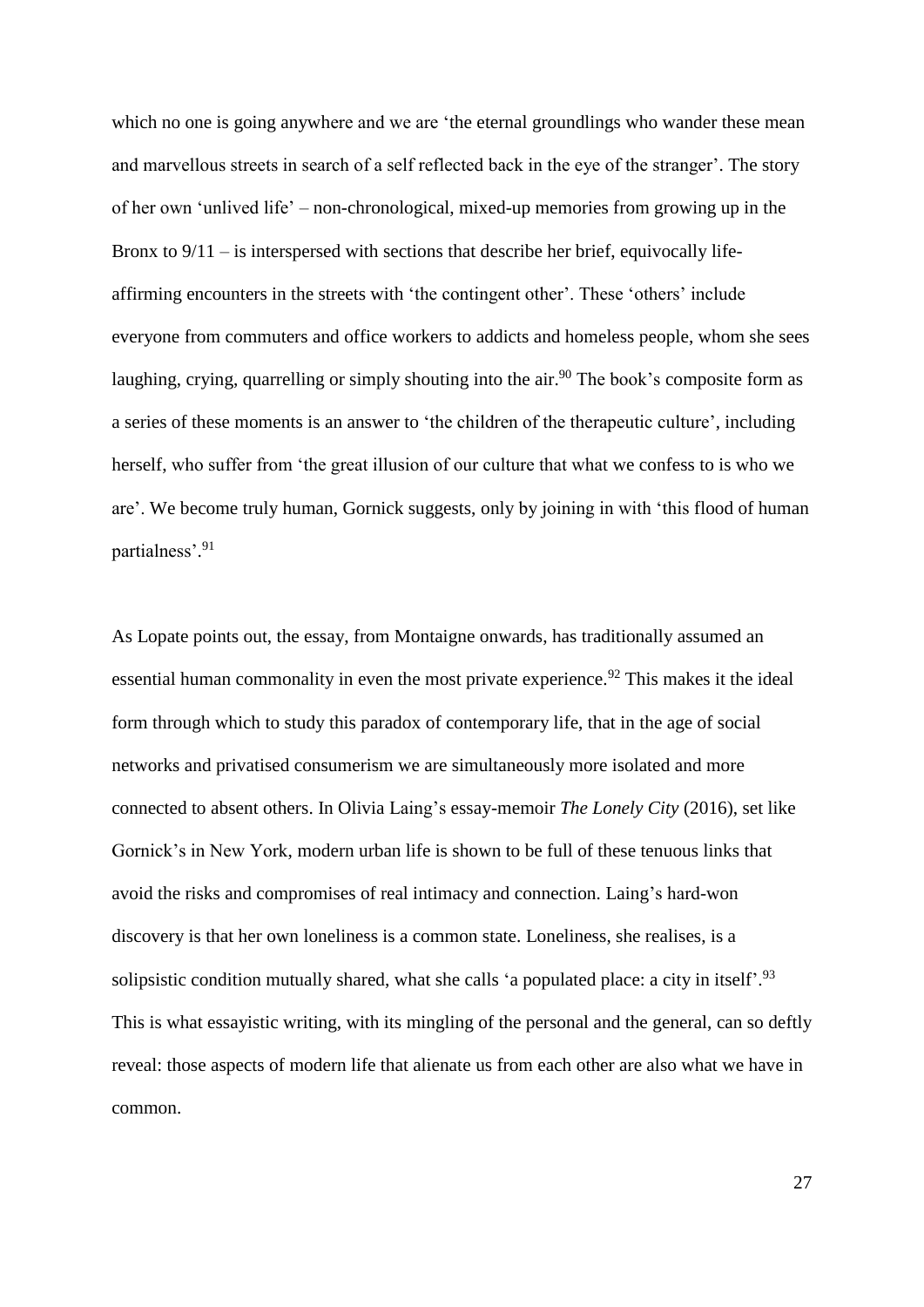# **Conclusion**

Geoff Dyer has complained that much mainstream nonfiction is reducible to a single snappy thesis that can be summed up by reviewers and the public 'without the tedious obligation of reading the whole book'. He cites the work of Malcolm Gladwell, whose books have sparked many imitators and which have titles - *Blink*, *The Tipping Point*, *Outliers*, *David and Goliath* – that neatly capture their central idea. Such books, Dyer complains, seem like expanded versions of 'skilfully managed proposals … which then get boiled back down again with the sale of serial rights'. The nonfiction I have been examining here cannot be distilled or separated from itself in this way. Its essayistic fusion of memoir, reflection, narrative and argument can only be made sense of by immersing oneself in it. In this sort of work, as Dyer puts it, 'the only way to experience the book is to read it'.<sup>94</sup>

In his recent *Theory of the Lyric* Jonathan Culler makes the similar point that lyric is about enactment; it is 'not the fictional representation of an experience or an event so much as an attempt to be itself an event'. Moving away from the 'prosaic, novelizing' reading of lyric that he sees as a symptom of the novel's long supremacy in literary criticism and theory, Culler stresses that lyric is not containable within conventional modes of mimesis. Instead it is 'a place where enchantment and disenchantment, opacity and lucidity are negotiated'. 95 The same might be said of these forms of nonfiction that bring the lyric and essay together: their ideas and arguments are inseparable from their expression, so they must be understood in the act of reading rather than reduced to précis or paraphrase.

One could read the fragmentariness of essayistic nonfiction, as some of the critics mentioned at the start of this article do, as an echo of the fragmented way we now access and reuse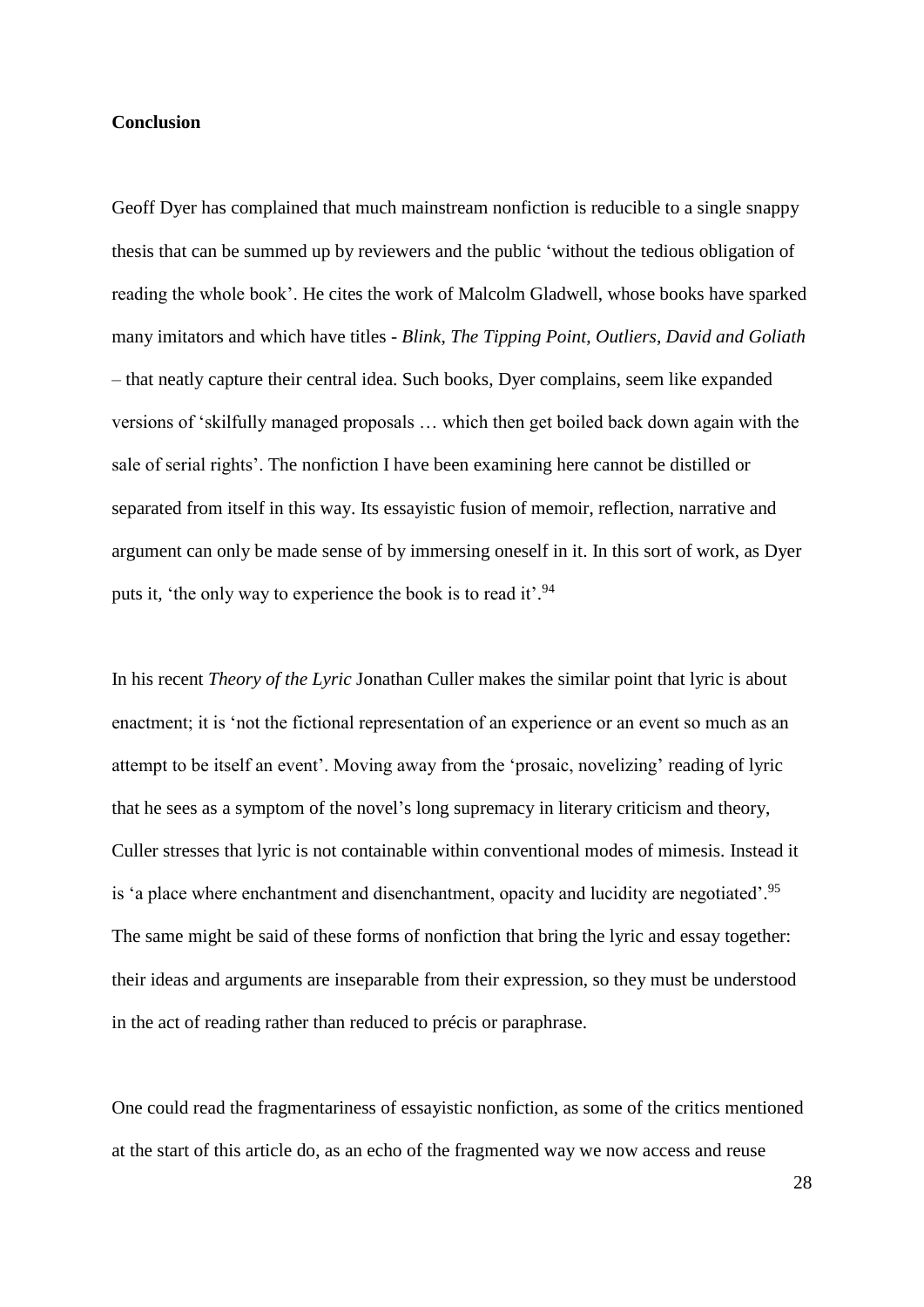language and information, whether it is by making serendipitous linkages with the aid of search engines or by moving blocks of text around on a screen. But it makes more sense to me to see this kind of writing as less a reflection of the fragmented nature of modern life than an antidote to it. The line breaks of essayistic nonfiction may bear a superficial resemblance to the web page, on which there is an equally high ratio of white space to text (because it is harder to keep your place when reading on a laptop or phone, so block paragraphs have largely replaced the first-line-indented paragraph online). But the digressions and shifts of essayistic nonfiction are not designed with the skipping and scanning of the web in mind. Instead, and in place of soundbites and second-hand experiences, they demand a sustained engagement with the text's own unique attempt to make sense of the real.

In fact it is striking how much, in an increasingly electronically mediated culture, essayistic nonfiction is drawn to the non-virtual and sensual. Its focus might be an intense feeling, such as a parent's bottomless pit of anxiety (Biss), the subtle humiliation of a racist microaggression (Rankine) or the exhilaration felt in a New York street (Gornick). Or it might be something more directly tangible: the technical problems Finnegan faces when attempting to stand up on a short board in surf; Shapton's 'knowledge of water space … an animal empathy for contact with an element'<sup>96</sup>; the cloud of reddish whale poo and sloughed-off skin that Hoare sees and feels in his close encounter with a sperm whale; $\frac{97}{7}$  or the hard smoothness of a *netsuke* as de Waal rolls it between his fingers, marvelling at its artistry, down to the tiny signature of the maker on the sole of a sandal or the end of a branch.<sup>98</sup>

Essayistic nonfiction tries to marry this interest in the real with the essay's traditional interest in the speculative and non-definitive. It relies, as the essay form has always done, on the merging of thought and style, using writing as a way of both encountering the world and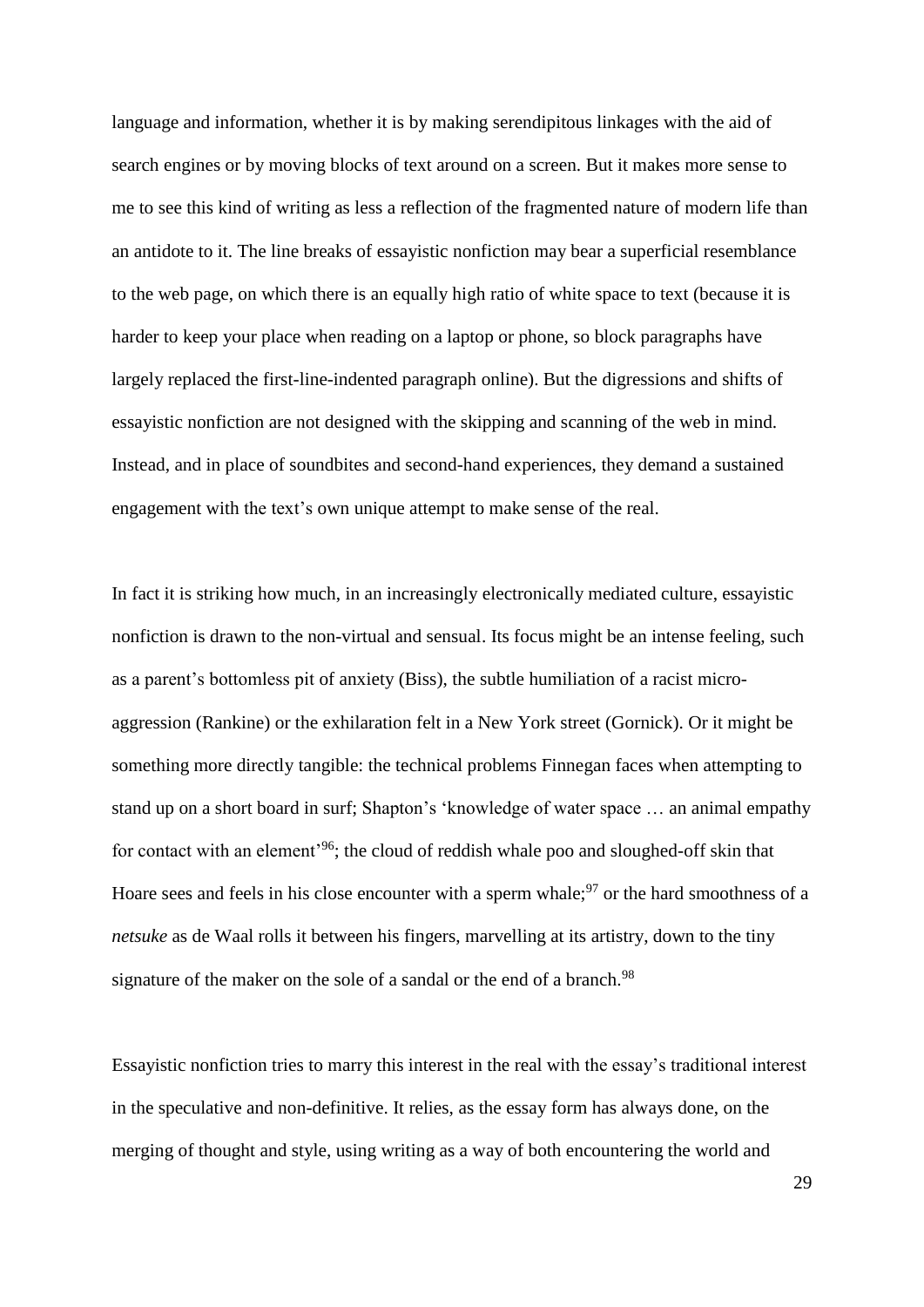thinking about it. But this is far from being what Hamburger called a 'walking without purpose'. The revival of the essay in contemporary nonfiction has nothing dilettantish or belletristic about it. Its lyricism is neither precious nor opaque but is in careful pursuit of an osmotically acquired, deeply layered knowledge of some detailed aspect of the lived world. Despite its flirtation with postmodern indeterminacy, this kind of nonfiction writing has not given up on reality. It wants to find, in a distracted, simulated age, the things that prove we are alive and that make us human. And it thinks that scrupulous, contemplative, poetic prose, within what Barthes calls this 'ambiguous genre in which analysis vies with writing', <sup>99</sup> is the best hope of finding it. Like Virginia Woolf reassuring her readers in 1922, it says: 'But the essay is alive; there is no reason to despair.'<sup>100</sup>

# **Notes**

1

<sup>1</sup> Michael Hamburger, 'An Essay on the Essay', in *Art as Second Nature: Occasional Pieces* (Manchester: Carcanet, 1975), pp. 3, 5.

2 John D'Agata and Deborah Tall, 'New Terrain: The Lyric Essay', *Seneca Review*, 27, 2 (Fall 1997), p. 7.

3 John D'Agata, '2003', in D'Agata (ed.), *The Next American Essay* (Minneapolis, MN: Graywolf Press, 2003), p. 436.

4 John D'Agata, 'We Might As Well Call It the Lyric Essay', in D'Agata (ed.), *We Might As Well Call It the Lyric Essay* (Geneva, NY: Hobart and William Smith Colleges Press, 2014), p. 6.

<sup>5</sup> David Shields, *Reality Hunger: A Manifesto* (London: Hamish Hamilton, 2010), pp. 128, 143.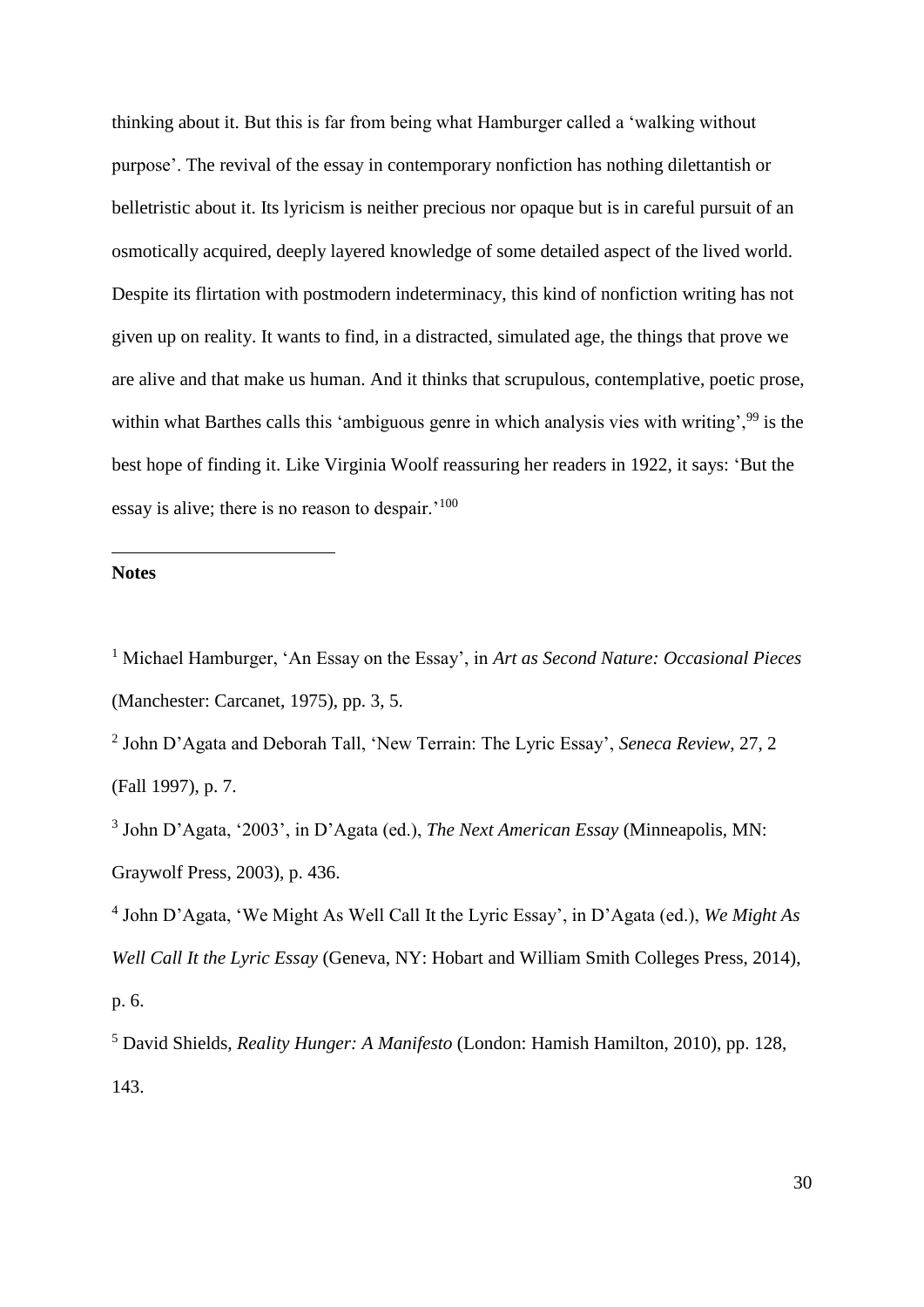<sup>6</sup> Claire de Obaldia, *The Essayistic Spirit: Literature, Modern Criticism, and the Essay* 

(Oxford: Clarendon Press, 1995), pp. 7, 25.

<sup>7</sup> Shields, *Reality Hunger*, p. 140.

<u>.</u>

<sup>8</sup> Sven Birkerts, 'For Cyberwriters, A Critical Link', *Times Higher Education Supplement*, 20 October 2006, p. 17.

<sup>9</sup> Brian Dillon, 'Energy & Rue', *Frieze*, 151 (November-December 2012), pp. 125, 123.

<sup>10</sup> Sarah Menkedick, 'Narrative of Fragments', *The New Inquiry*, available at

http://thenewinquiry.com/essays/narrative-of-fragments/ (accessed 25 September 2015).

<sup>11</sup> Ian Patterson, 'The Method of Drifting', *London Review of Books*, 10 September 2015, p. 23.

<sup>12</sup> T.W. Adorno, 'The Essay as Form', trans. Bob Hullot-Kentor and Frederic Will, *New German Critique*, 32 (Spring-Summer 1984), p. 164.

<sup>13</sup> Carl H. Klaus, *The Made-Up Self: Impersonation in the Personal Essay* (Iowa City, IA: University of Iowa Press, 2010), p. 35.

<sup>14</sup> See, for example, John D'Agata, *Halls of Fame: Essays* (Minneapolis, MN: Graywolf Press, 2001); D'Agata (ed.), *The Next American Essay*.

<sup>15</sup> David Shields, *How Literature Saved My Life* (London: Notting Hill Editions, 2013), p. 159.

<sup>16</sup> Jenny Boully, 'The Body', in D'Agata (ed.), *The Next American Essay*, pp. 437-66.

<sup>17</sup> Eula Biss, 'Prelude: The Box', in *The Balloonists* (New York: Hanging Loose Press, 2002), pp. 7-14.

<sup>18</sup> Wayne Koestenbaum, *Humiliation* (New York: Picador, 2011), pp. 20, 7.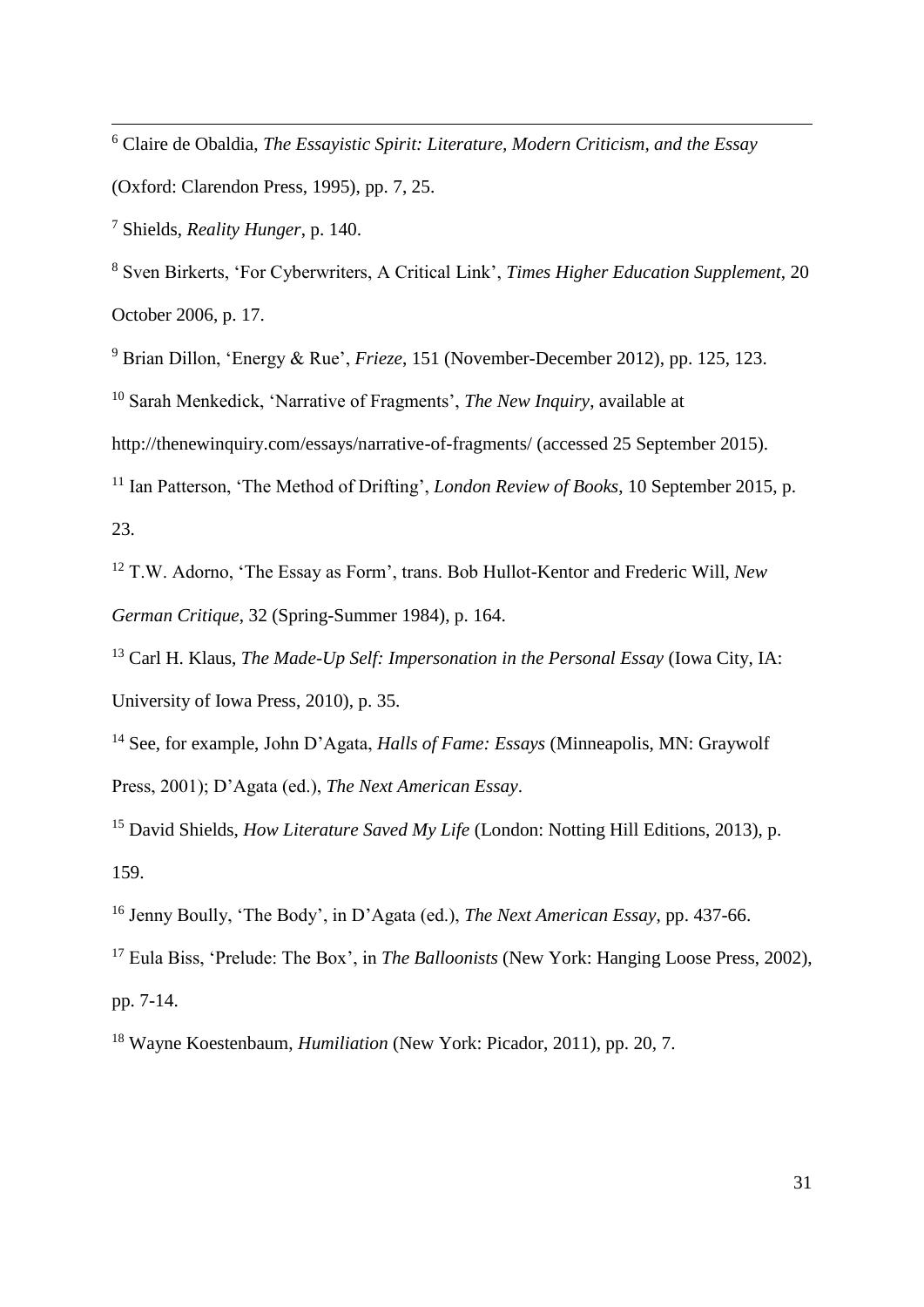<sup>19</sup> See John D'Agata (ed.), *The Lost Origins of the Essay* (Minneapolis, MN: Graywolf Press, 2009); and John D'Agata (ed.), *The Making of the American Essay* (Minneapolis, MN: Graywolf Press, 2016).

<sup>20</sup> Quoted in Leslie Hill, *Maurice Blanchot and Fragmentary Writing: A Change of Epoch*  (London: Continuum, 2012), p. 29.

 $21$  For a discussion of the origins of the discontinuous prose of what they call 'creative criticism' (Wayne Koestenbaum, Anne Carson, Geoff Dyer, Kevin Kopelson) in the Schlegelian fragment, see Stephen Benson and Clare Connors (eds), *Creative Criticism: An Anthology and Guide* (Edinburgh: Edinburgh University Press, 2014), pp. 12-13.

<sup>22</sup> Phillip Lopate, *To Show and To Tell: The Craft of Literary Nonfiction* (New York: Free Press, 2013), pp. 122, 124.

<sup>23</sup> David Lazar, 'Occasional Desire: On the Essay and the Memoir', in Lazar (ed.), *Truth in Nonfiction* (Iowa City, IA: University of Iowa Press, 2008), p. 103.

<sup>24</sup> Charles Rosen, *The Romantic Generation* (Cambridge, MA: Harvard University Press, 1995), p. 194.

<sup>25</sup> Roland Barthes, *Roland Barthes*, trans. Richard Howard (London: Macmillan, 1977), p. 94. <sup>26</sup> Annie Dillard, *Pilgrim at Tinker Creek* (Norwich: Canterbury Press, [1974] 2011), p. 13.

<sup>27</sup> Annie Dillard, *For the Time Being* (London: Vintage, 2000), pp. 75, 94.

<sup>28</sup> Dillard, *Living by Fiction* (New York: Harper & Row, 1982), p. 147.

<sup>29</sup> Shields, *Reality Hunger*, p. 202.

<u>.</u>

<sup>30</sup> Dillard, *Living by Fiction*, p. 28.

<sup>31</sup> Jess Cotton, 'Interview with Maggie Nelson', *The White Review*, May 2015, available at http://www.thewhitereview.org/interviews/interview-with-maggie-nelson/ (accessed 16 May 2016).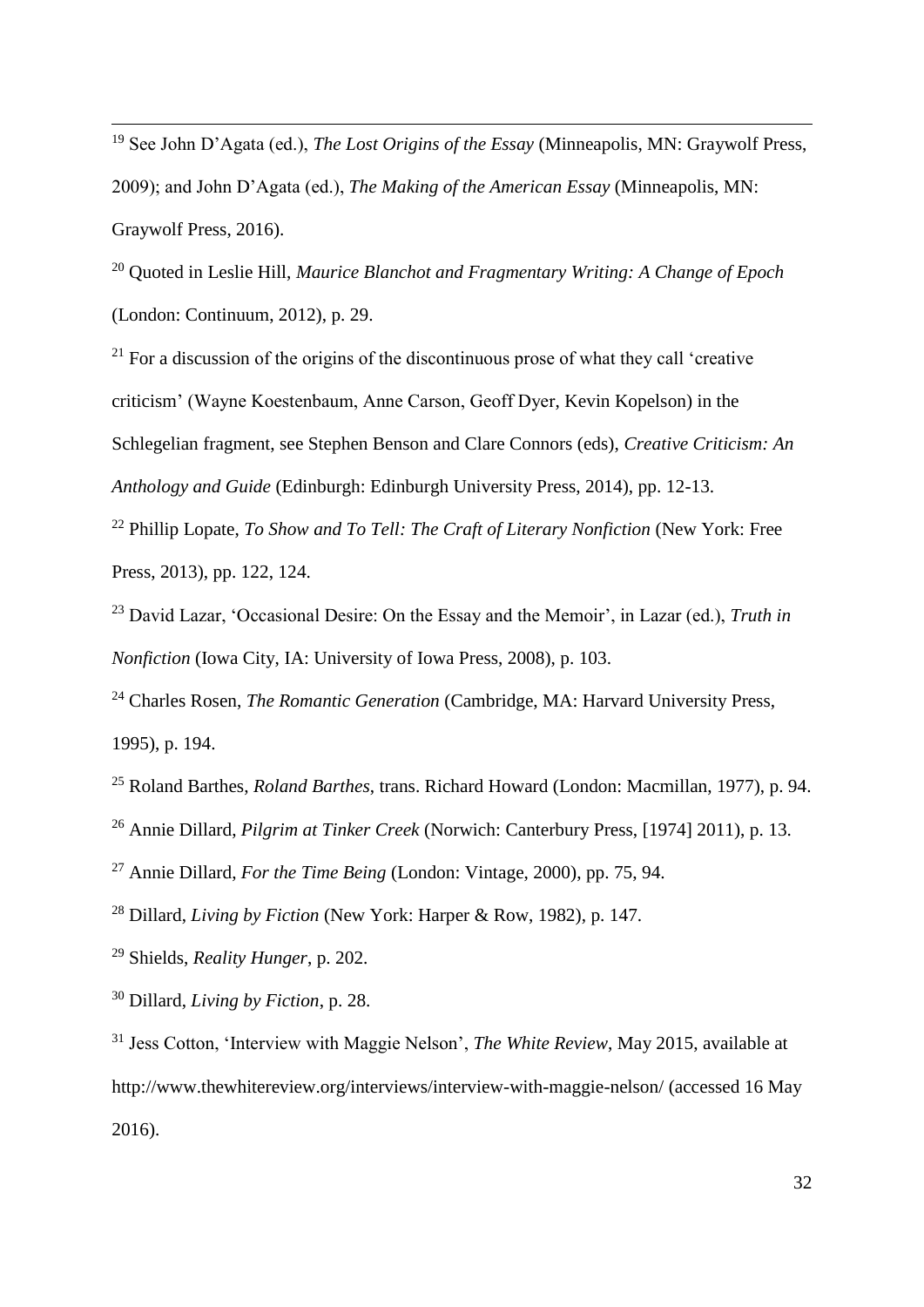Maggie Nelson, *Bluets* (Seattle: Wave Books, 2009), pp. 1-2.

Ibid., pp. 26, 2.

<u>.</u>

Ibid., pp. 74, 95.

Maggie Nelson, *The Argonauts* (London: Melville House, 2015), pp. 102, 12.

Ibid., p. 5.

 Molly Rose Quinn, 'Interview with Maggie Nelson', *The Atlas Review*, issue 4 (2015), available at http://theatlasreview.com/interview-with-maggie-nelson/ (accessed 13 May 2016).

 Moira Donegan, 'Gay as in Happy: On Maggie Nelson', *n+1* 23 (Fall 2015), available at https://nplusonemag.com/issue-23/reviews/gay-as-in-happy/ (accessed 16 May 2016).

Shields, *Reality Hunger*, p. 209.

De Olbadia, *The Essayistic Spirit*, p. 7.

 See Graham Good, *The Observing Self: Rediscovering the Essay* (London: Routledge, 1988), p. 1.

 Jonathan Lethem, 'The Ecstasy of Influence', in *The Ecstasy of Influence: Nonfictions, Etc.*  (London: Jonathan Cape, 2012), pp. 96, 112.

 Nicolas Bourriaud, *Postproduction: Culture as Screenplay: How Art Reprograms the World* (New York: Lukas & Sternberg, 2005), pp. 18, 35. See also Nicolas Bourriaud, *Relational Aesthetics* (Dijon: Less Presses du Réel*,* 2002).

 Marcus Boon, *In Praise of Copying* (Cambridge, MA: Harvard University Press, 2010), p. 143.

Shields, *How Literature Saved My Life*, p. 131; Shields, *Reality Hunger*, p. 19.

Shields, *How Literature Saved My Life*, p. 116.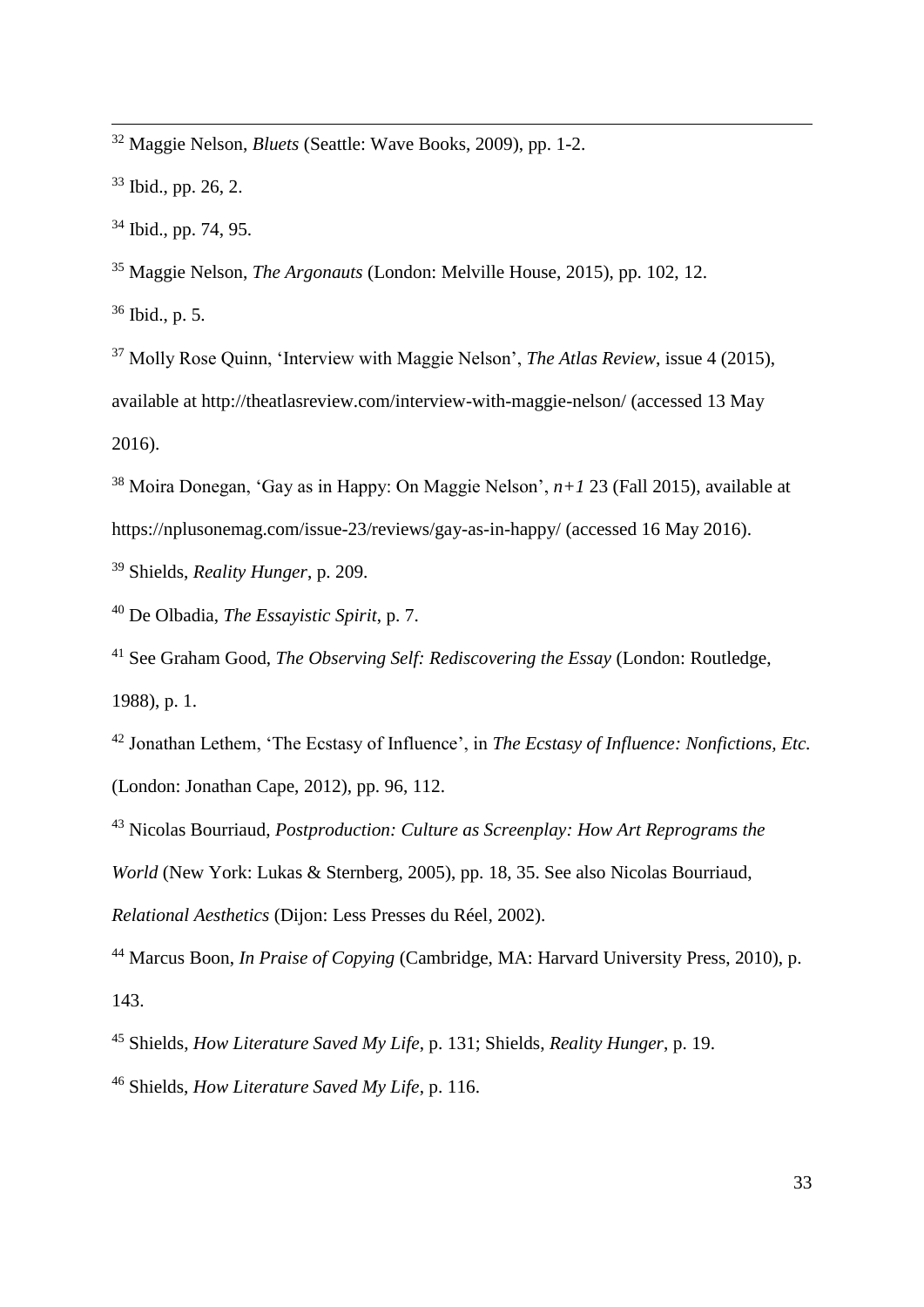<sup>48</sup> David Edgerton, *The Shock of the Old: Technology and Global History Since 1900*  (London: Profile, 2006), p. xii.

<sup>49</sup> John Seely Brown and Paul Duguid, *The Social Life of Information* (Cambridge, MA: Harvard Business School Press, 2002), p. 16.

<sup>50</sup> David Balzer, *Curationism: How Curating Took Over the Art World and Everything Else*  (London: Pluto Press, 2015), pp. 7-9.

<sup>51</sup> Hal Foster, 'Exhibitionists', *London Review of Books*, 4 June 2015, p. 13.

<sup>52</sup> John D'Agata and Jim Fingal, *The Lifespan of a Fact* (New York: W.W. Norton, 2012), p. 92.

<sup>53</sup> Shields, *Reality Hunger*, pp. 92, 94.

<u>.</u>

<sup>54</sup> David Shields, *Remote: Reflections on Life in the Shadow of Celebrity* (Madison, WI:

University of Wisconsin Press, [1996], 2003), pp. 15, 49, 51.

<sup>55</sup> Janet H. Murray, *Hamlet on the Holodeck: The Future of Narrative in Cyberspace* (New York: Free Press, 1997), p. 252.

<sup>56</sup> Don Paterson, *The Book of Shadows* (London: Picador, 2005), p. 91; Don Paterson, *The Blind Eye: A Book of Late Advice* (London: Faber, 2007), p. 35.

<sup>57</sup> Don Paterson, 'The Aphorism is a Brief Waste of Time', *Daily Telegraph*, 11 September 2004.

<sup>58</sup> Paterson, *The Book of Shadows*, p. 198.

<sup>59</sup> Eliot Weinberger, *What I Heard About Iraq* (London: Verso, 2005).

<sup>60</sup> Claudia Rankine, *Don't Let Me Be Lonely: An American Lyric* (Saint Paul, MN: Graywolf Press, 2004), pp. 30, 82, 85.

<sup>47</sup> Kenneth Goldsmith, *Uncreative Writing: Managing Language in the Digital Age* (New York: Columbia University Press, 2011), pp. 5-6.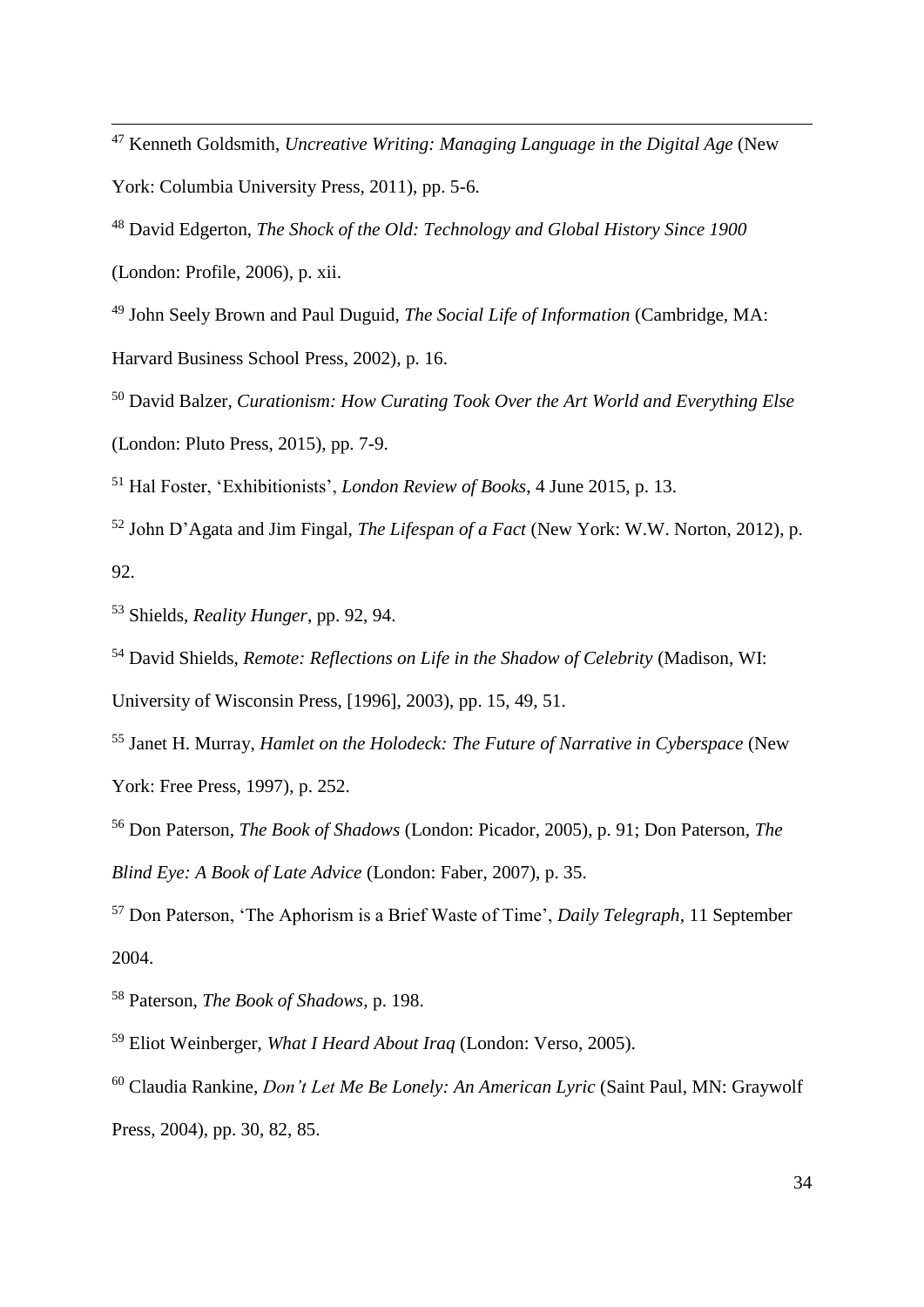Claudia Rankine, *Citizen: An American Lyric* (London: Penguin, 2015), pp. 5, 7, 46.

Ibid., p. 14.

<u>.</u>

- Marjorie Perloff, *Unoriginal Genius: Poetry by Other Means in the New Century* (Chicago: University of Chicago Press, 2010), p. 103.
- Virginia Woolf, *Three Guineas* (London: The Hogarth Press, [1938] 1991), pp. 111, 90,
- 12, 101, 126, 108.
- Judith Allen, *Virginia Woolf and the Politics of Language* (Edinburgh: Edinburgh
- University Press, 2010), p. 6.
- Ibid., pp. 7-8.
- Nelson, *The Argonauts*, p. 65.
- Elizabeth Hardwick, 'Introduction', in Hardwick (ed.), *The Best American Essays 1986*
- (Boston: Ticknor and Fields, 1986), p. xviii.
- De Olbadia, *The Essayistic Spirit*, p. 2.
- Eula Biss, *On Immunity: An Inoculation* (Minneapolis, MN: Graywolf Press, 2014), p. 173.
- Ibid., p. 5.
- Ibid., p. 163.
- Susan Sontag, *Illness as Metaphor and AIDS and its Metaphors* (London: Penguin, 1990), p. 99.
- Biss, *On Immunity*, p. 145.
- Vivian Gornick, *The Situation and the Story: The Art of Personal Narrative* (New York: Farrar Straus Giroux, 2002), p. 36.
- John D'Agata, '1896', and 'To the Reader' in D'Agata (ed.), *The Lost Origins of the Essay*, p. 367, 4.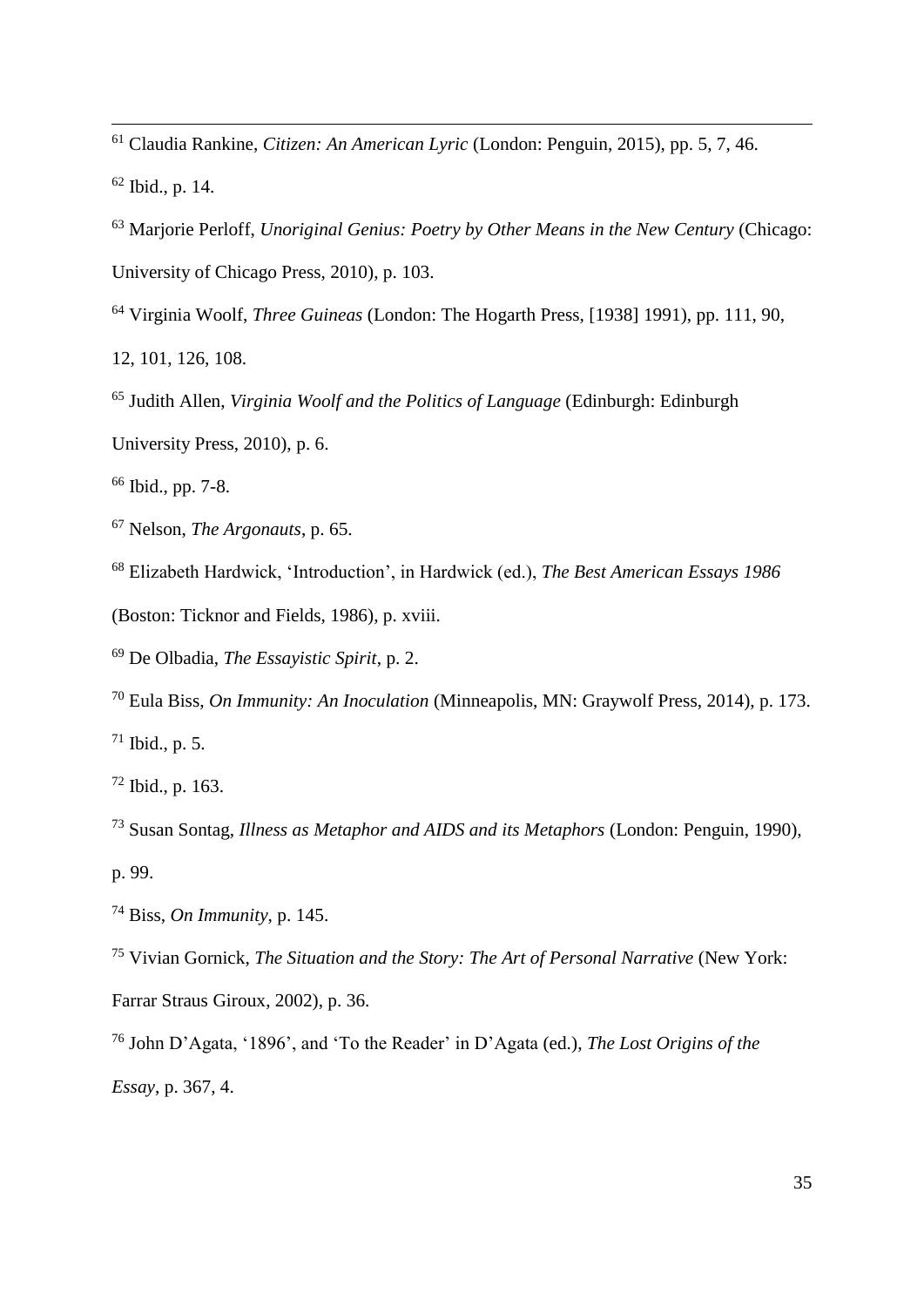- <sup>77</sup> Ander Monson, 'The Essay as Hack', in Carl H. Klaus and Ned Stuckey-French (eds), *Essayists on the Essay: Montaigne to Our Time (Iowa City, IA: University of Iowa Press,* 2012), p 179.
- <sup>78</sup> Daniel Swift, *Bomber County: The Lost Airmen of World War Two* (London: Hamish Hamilton, 2010), pp. 232, 201.
- <sup>79</sup> Philip Hoare, *Leviathan: Or, The Whale* (London: Fourth Estate, 2008), p. 399.
- <sup>80</sup> Edmund de Waal, *The Hare with Amber Eyes: A Hidden Inheritance* (London: Vintage, 2011), p. 15.
- <sup>81</sup> William Finnegan, *Barbarian Days: A Surfing Life* (New York: Penguin, 2015), pp. 11, 202, 82, 334.
- <sup>82</sup> Good, *The Observing Self*, p. 8.

<u>.</u>

- <sup>83</sup> Leanne Shapton, *Swimming Studies* (London: Penguin, 2014), p. 64.
- <sup>84</sup> Deborah Cohen, *Family Secrets: Shame and Privacy in Modern Britain Day* (Oxford:
- Oxford University Press, 2013), p. 196.
- <sup>85</sup> Eva Illouz, *Cold Intimacies: The Making of Emotional Capitalism* (Cambridge: Polity, 2007), p. 108.
- <sup>86</sup> Fred Inglis, *A Short History of Celebrity* (Princeton, NJ: Princeton University Press, 2010), p. 259.
- <sup>87</sup> Lopate, *To Show and To Tell*, p. 35.
- <sup>88</sup> Rebecca Solnit, *The Faraway Nearby* (London: Granta, 2013), p. 248.
- <sup>89</sup> Ibid., pp. 4, 3.
- <sup>90</sup> Vivian Gornick, *The Odd Woman and the City: A Memoir* (New York: Farrar, Straus and Giroux, 2015), pp. 9, 4, 19.
- <sup>91</sup> Ibid., pp. 20-1, 83.